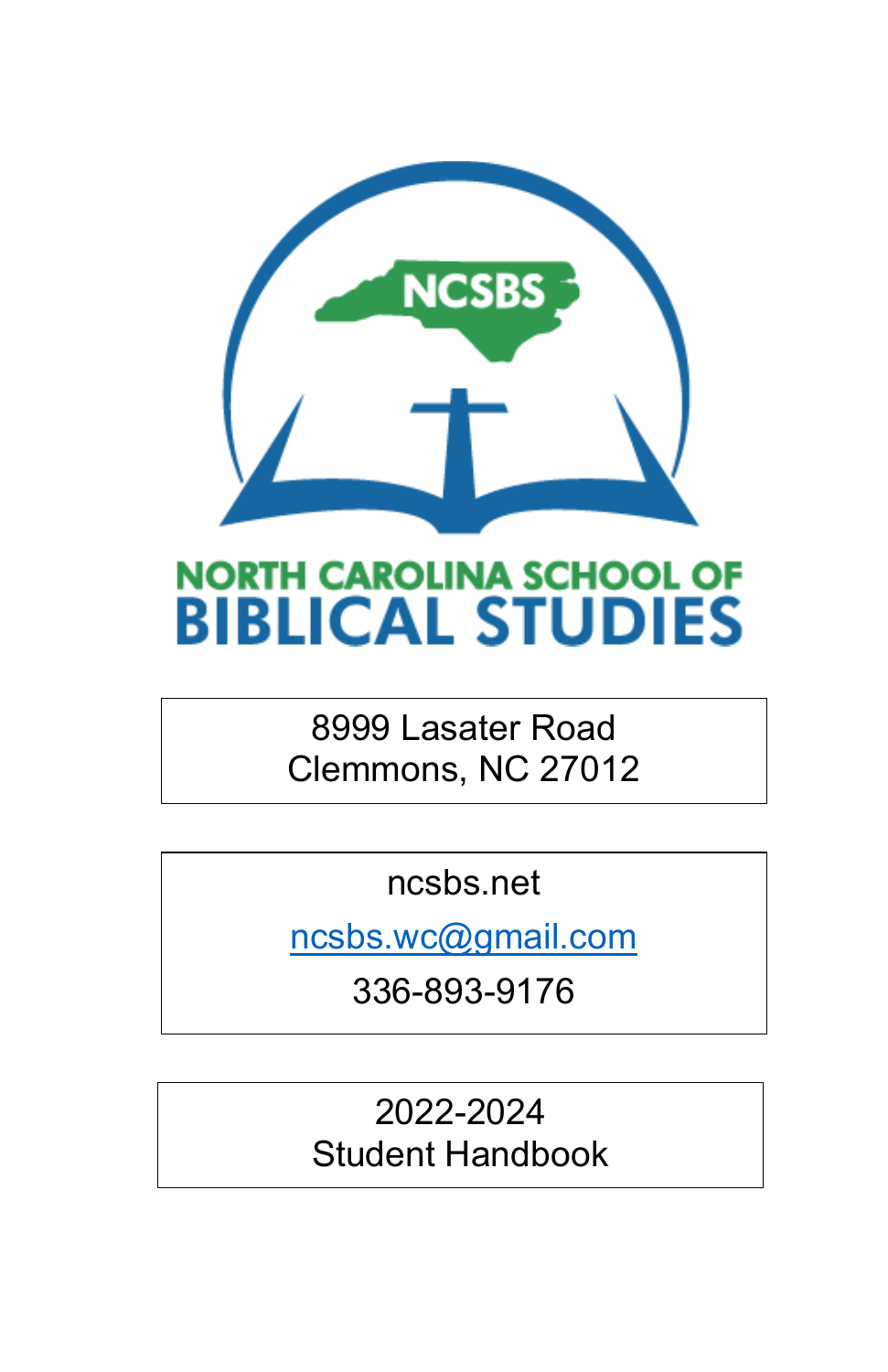# **A Word from the Director**



If you have picked up this handbook and begun reading it, I am thankful for you. Whether you are considering becoming a preacher of the gospel or are in a position to encourage someone to preach, we need your influence and help. I

especially want to reach out to those of you who are thinking about preaching.

"Keeping the main thing, the main thing!" It's a fulltime job! The main thing is teaching the lost the Word of GOD!

> **Romans 10:13-15:** For whosoever shall call upon the name of the Lord shall be saved... how shall they hear without a preacher…as it is written, how beautiful are the feet of them that preach…

We want to invite all those men who have a desire to have "beautiful feet" to join us as we strive to "seek & save the lost."

There has never been a time since the cross that we have not needed more gospel preachers. We have not nearly delivered the message of the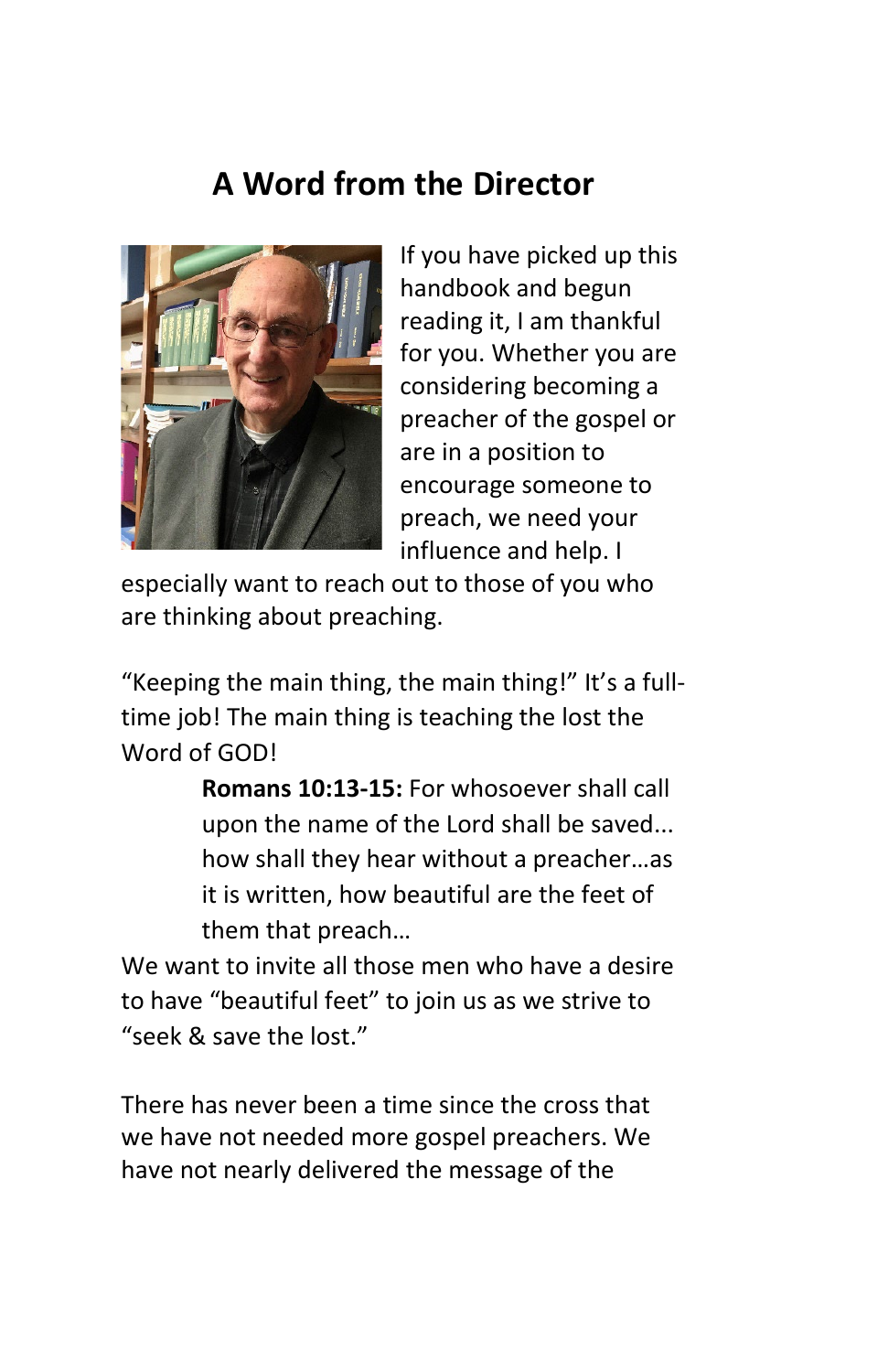gospel to this lost world. Three passages have continuously urged, sustained and encouraged me:

**2 Cor. 5:13-14:** If we are beside ourselves, it is for God; or if we are of sound mind, it is for you. For the love of Christ compels us, because we judge thus: that if One died for all, then all are dead.

**Jeremiah 20:9:** Then I said, "I will not make mention of Him, nor speak anymore in His name." But His word was in my heart like a burning fire shut up in my bones; I was weary of holding back, and I could not.

**2 Timothy 4:7-8:** I have fought a good fight; I have finished the race; I have kept the faith. Finally, there is laid up for me a crown of righteousness, which the Lord, the righteous Judge, will give to me in that day…

If you find that 'burning desire" like Jeremiah and cannot help but teach and preach the Word, you are the men for whom we are searching. Contact us today and let us work together to be those who plant and water and pray as the LORD gives the increase.

Mike Glenn, director North Carolina School of Biblical Studies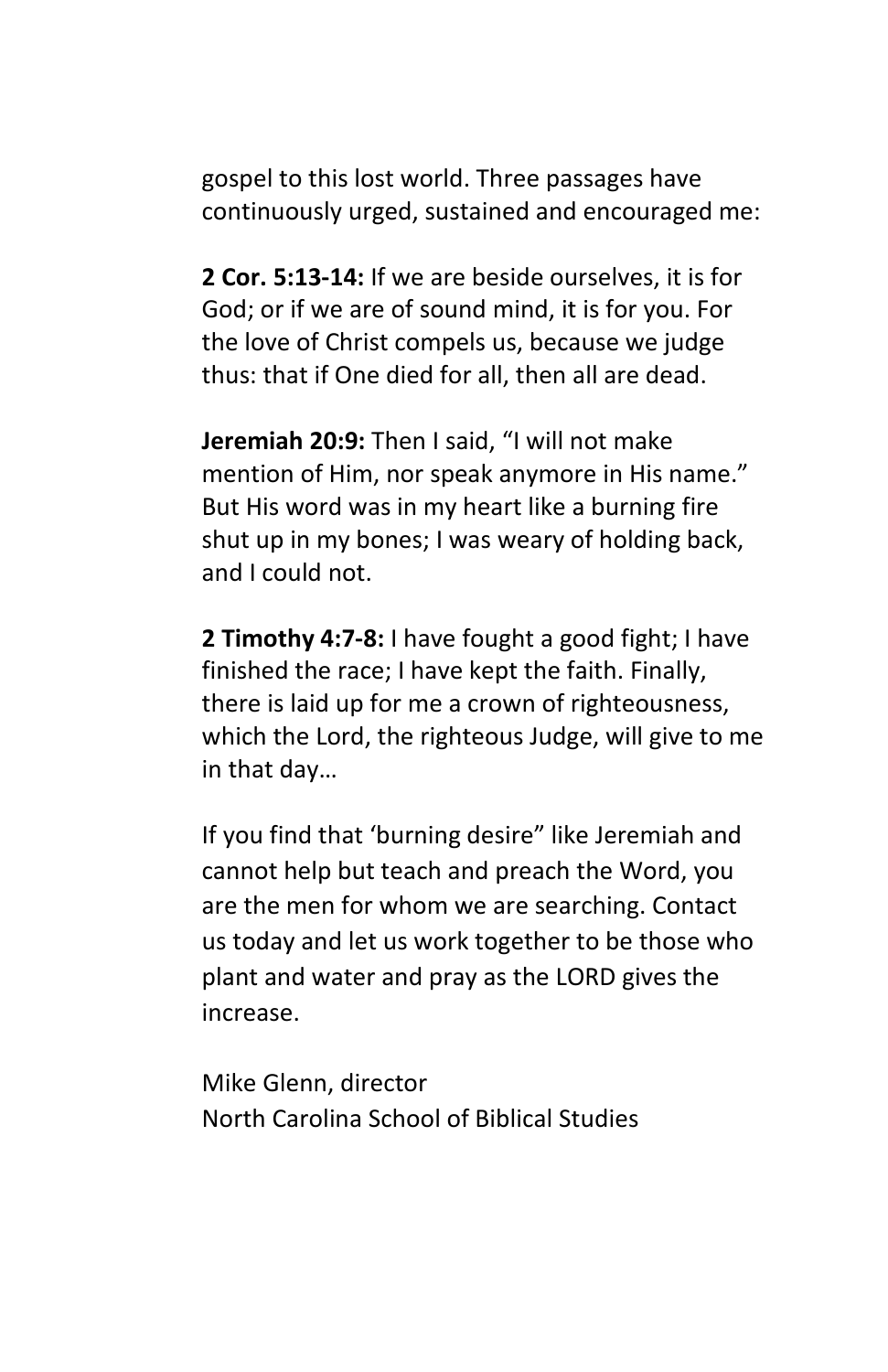# **Our Purpose and Goals**

- $\triangleright$  To honor God by using His word as the sole authority in matters of faith and practice.
- $\triangleright$  To provide a program of biblical studies that is balanced and will enable the gospel preacher to be effective in his lifetime of work striving to strengthen and grow the kingdom of God.
- $\triangleright$  To equip and provide the student with a "burning fire" (Jer. 20:9) to speak God's word – a fire that will not be extinguished.
- $\triangleright$  To instill within these new preachers the value of continuous diligent Bible study.
- $\triangleright$  To emphasize the value of:
	- Always bringing glory to God
	- **Continuous fervent evangelistic effort**
	- **Dynamic pulpit preaching**
	- Sound biblical exegesis
	- **Living above reproach**
	- **Always asking counsel of the Lord**
	- **Abounding in personal growth**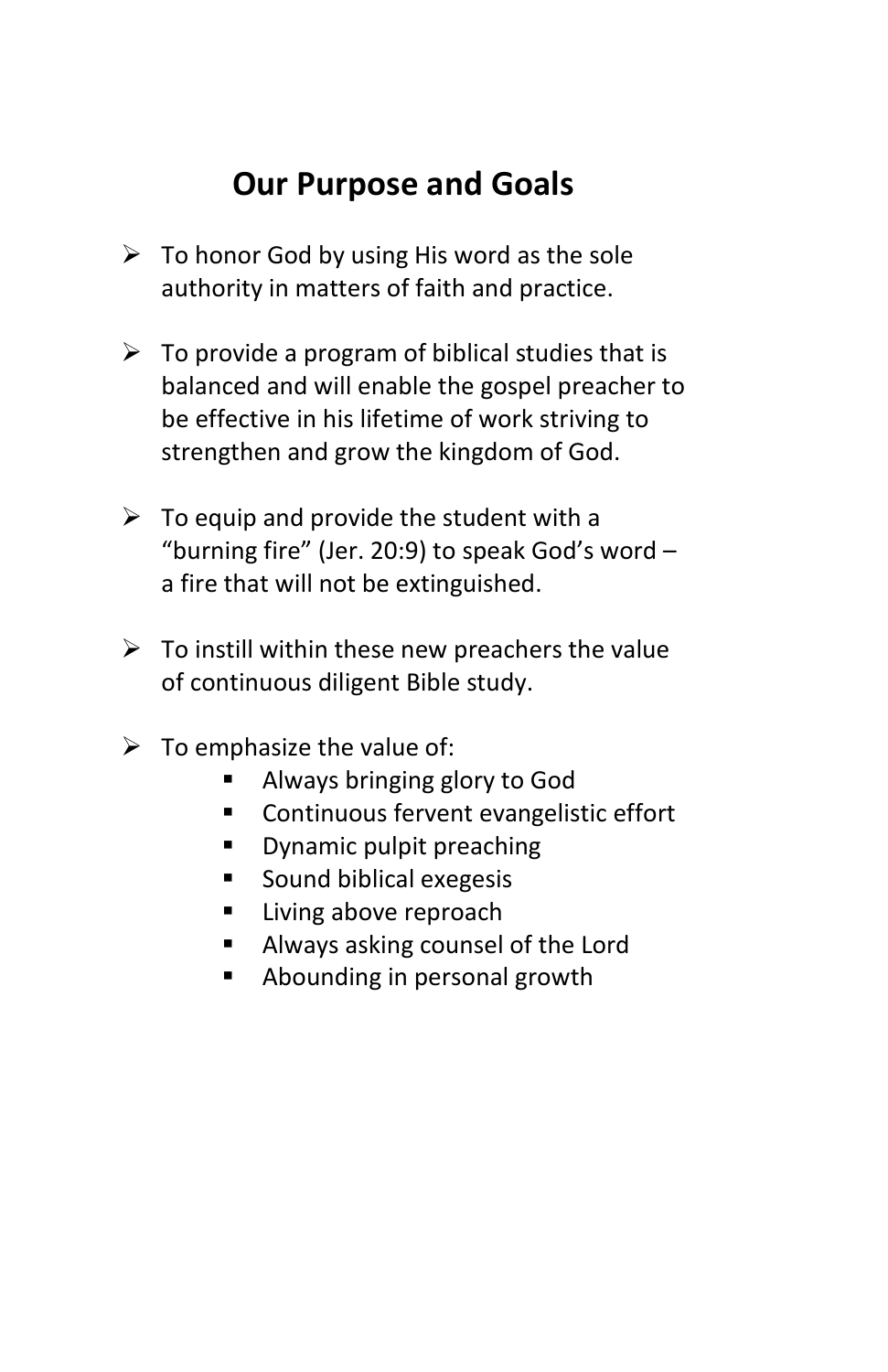### **Our Mission**

The Warners Chapel congregation has demonstrated a desire to train preachers for many years. Recent studies have concluded that we are losing more preachers each year than we are training. More and more, pulpits in the Lord's church are becoming uncertain and indistinct in doctrine. Too many have already turned to unsound teachings and practices. There has been a large shift in how both the world and the church look at God, Christ, the Holy Spirit, the Bible, and the Lord's church. Worldliness in attitudes and actions have "taken the church by storm." At the same time, many see Christians as intolerant and judgmental. In many instances the world sees the church as irrelevant. Because of all these things, we have established and maintain a school that will train men to faithfully preach the Gospel and strengthen brethren in the surrounding areas of North Carolina, South Carolina, Virginia and throughout the world.

It is our earnest prayer that as you learn more about the school, you will decide that NCSBS will be the school you attend to receive your training as a faithful gospel preacher.

Whether or not that is the case, we sincerely request your prayers on our behalf that we might continue to train men to go into the world to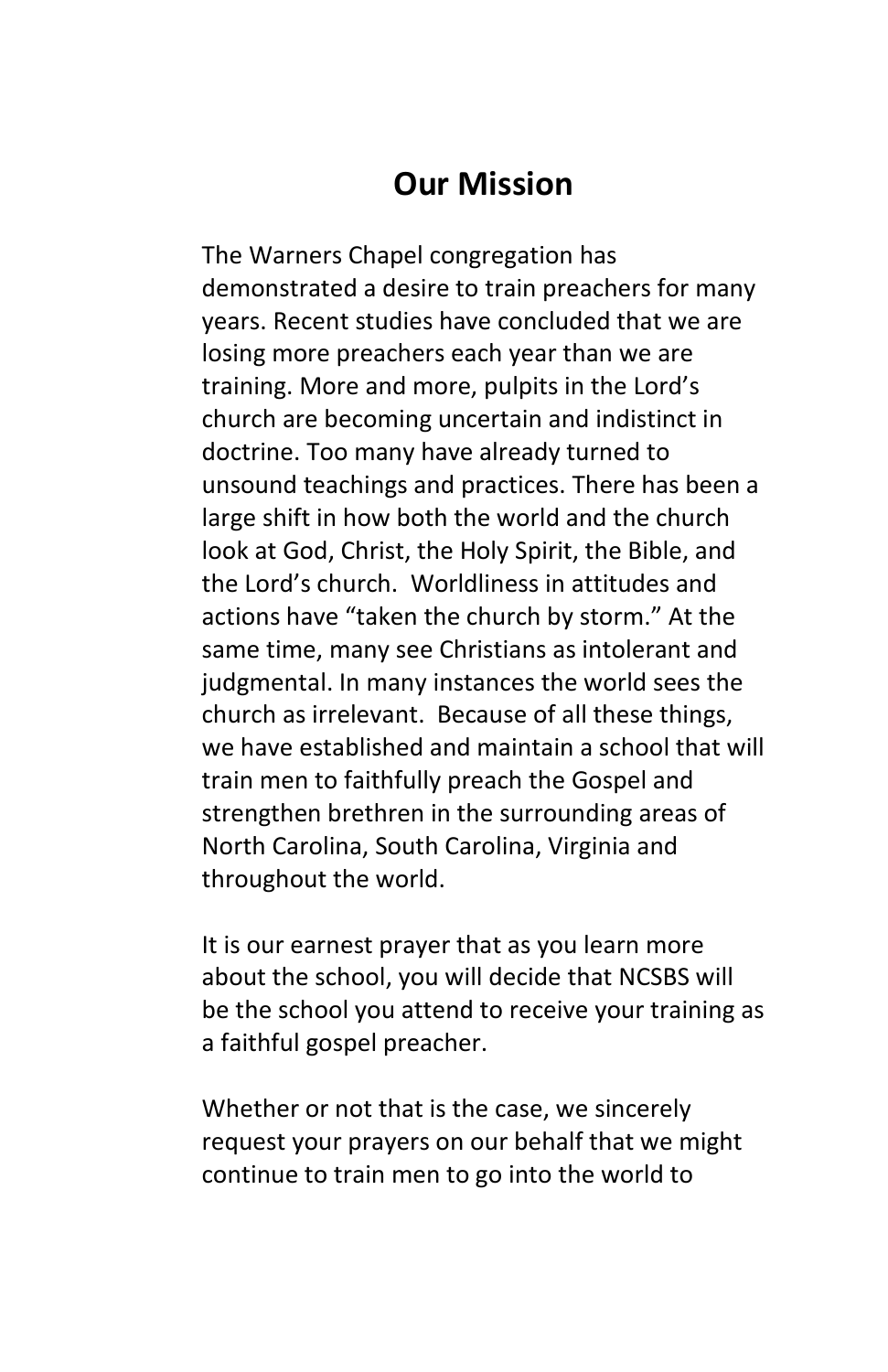preach the Good News of Jesus Christ. "And how shall they hear without a preacher?" (Romans 10:14)

# **Brief History of NCSBS**

The following history is given with humble thanksgiving to God for the blessings, opportunities and "increase" He has given to the Warners Chapel congregation over many years.

Around the year, 2000, the elders began considering the need to put more preachers in the field. In July of 2004, Paul Kirkpatrick became the full-time preacher at Warners Chapel. One of his assigned tasks was to assist the elders in establishing a school for training preachers. With the persistent dedication of those who had preceded them, the elders and brother Kirkpatrick established the North Carolina School of Biblical Studies (NCSBS). With much work, and many answered prayers, the first class began in the Fall of 2007 and continued under the oversight of the Warners Chapel elders for some years. Bro. Kirkpatrick became ill and left the work at Warners Chapel at which time Bro. Frank Shepard began directing the school and did so until his passing. When Bro. Shepard was no longer able to direct the school, Bro Jeff Cannon completed the academic year as interim director. After that, the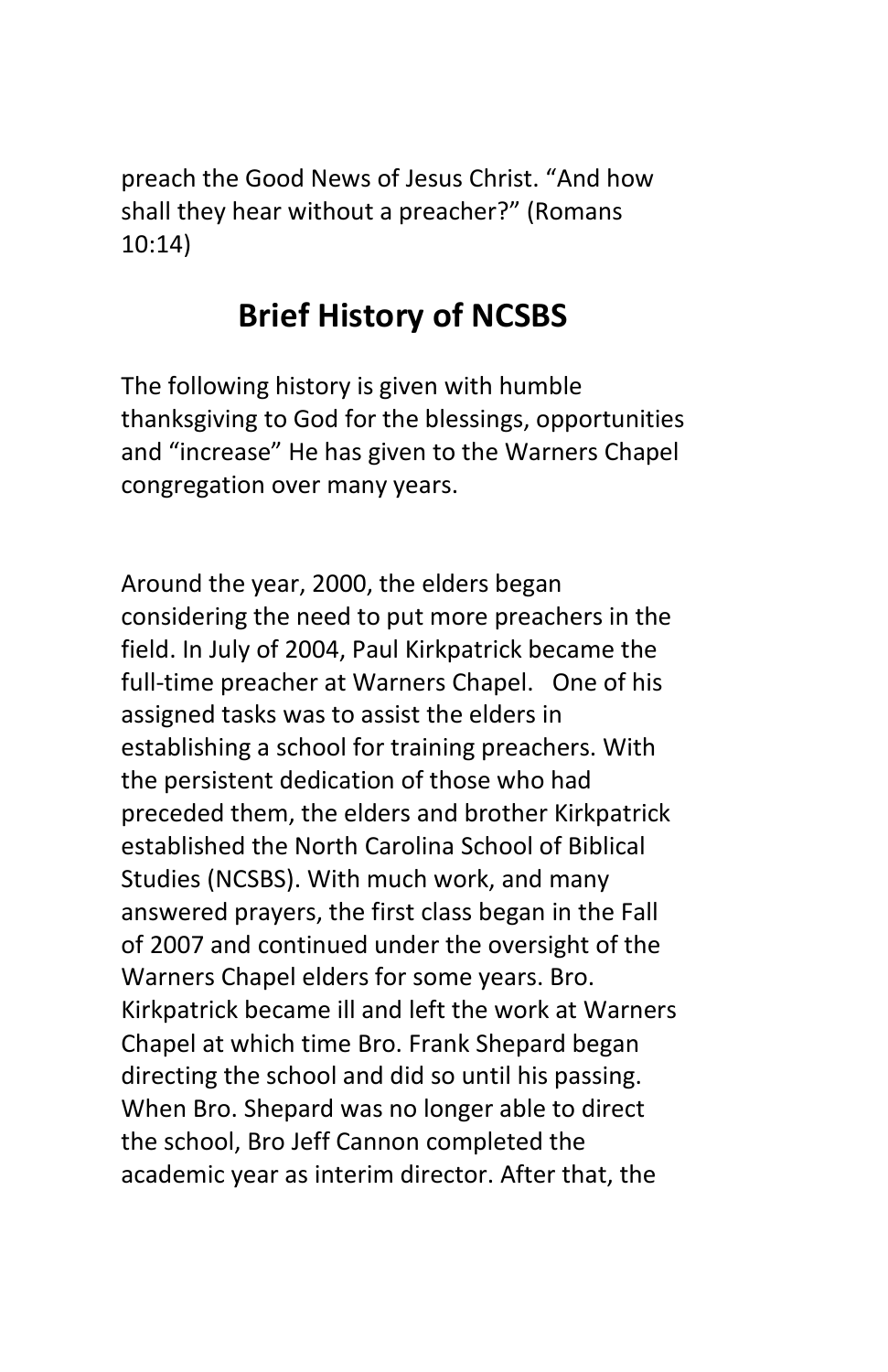school became inactive for about four years. With a determination to once again help the kingdom through the training of preachers, the elders brought in Mike Glenn to give the school a new beginning. Online classes began in the fall of 2020, and on campus classes began in August of 2021.

# **Location & Facilities**

The North Carolina School of Biblical Studies sits just outside the Village of Clemmons in a country setting. Clemmons is just minutes from Winston Salem.

The school is housed in the annex building of the Warners Chapel church of Christ. Upstairs, on the ground level, there are kitchen facilities, restrooms and a large classroom/study area. Downstairs, the basement floor (with a ground level walkout), has the director's and secretary's office, classroom, library, restrooms, study area and recording studio.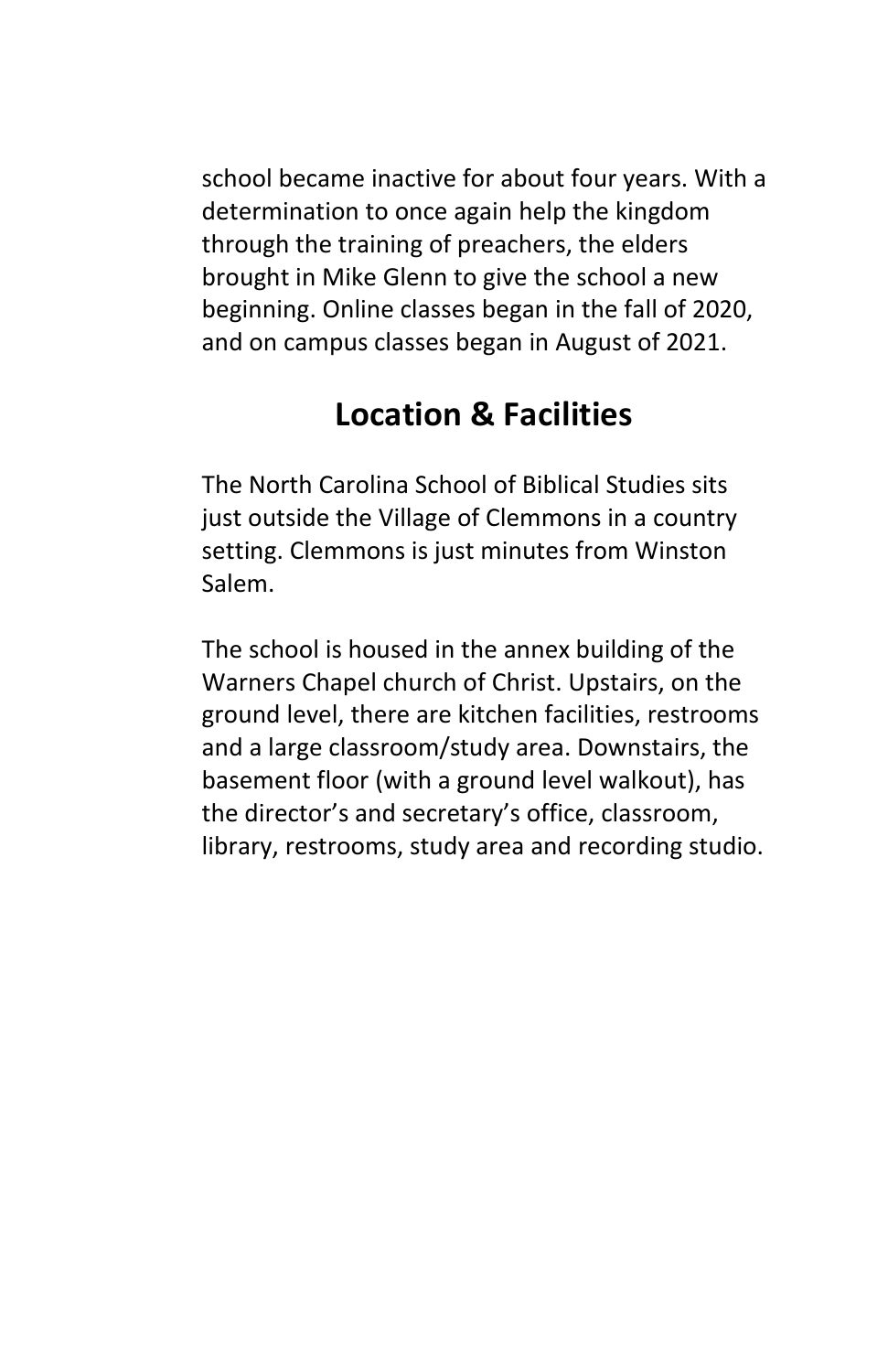# **Admission Process**

- 1. Search you own heart and be sure you are committed to the blessing and the burden of saving souls through preaching the gospel (2 Cor. 5:13-14; 1 Cor. 9:13-27).
- 2. Contact the director, Mike Glenn, at 336- 893-9176 to discuss admissions including your plans and start date.
- 3. Thoroughly read this student catalog. Be sure that you are willing to follow all the requirements of the school.
- 4. Complete both the Admission Application and the Student Questionnaire.
- 5. If you are accepted as a student, you will receive a letter of acceptance. This acceptance letter can be used in helping you to raise support.
- 6. Once accepted, you will work with the school's director to make plans for raising support if you need it. See the information under "Raising Support For Preaching Training."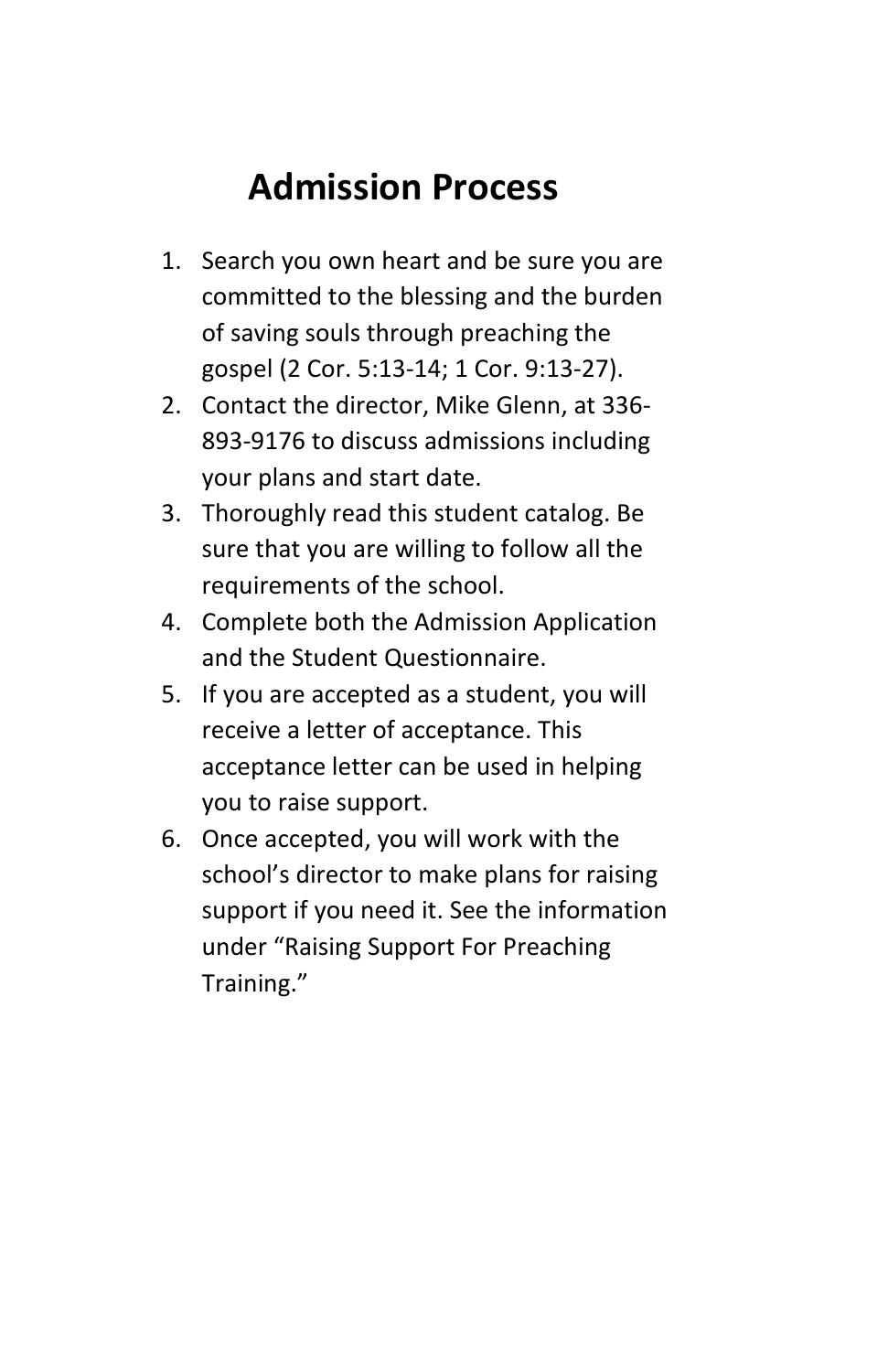# **Financial Information**

#### **Tuition**

North Carolina School of Biblical Studies is a nonprofit school. There is no charge for tuition. The Warners Chapel church of Christ bears the majority of the expense for the operational costs of the school.

Students are required to have a usable laptop and to purchase a copy of the NET Bible with full translators' notes. Additionally, students will be charged \$200.00 per quarter for textbooks. This should be included when developing your monthly budget for fundraising.

#### **Financial Aid**

Warners Chapel is not able to assume financial support for the students. The school will provide as many suggestions as it can to students who need help raising funds.

To provide for things honest (2 Cor. 12:21), all such funds will be directed to the Warners Chapel church of Christ with the student's name on the memo line. The checks will be deposited in the NCSBS scholarship fund for that student. Monthly distribution to the student will be made under the oversight of the elders. All funds received for a particular student will be used for that student's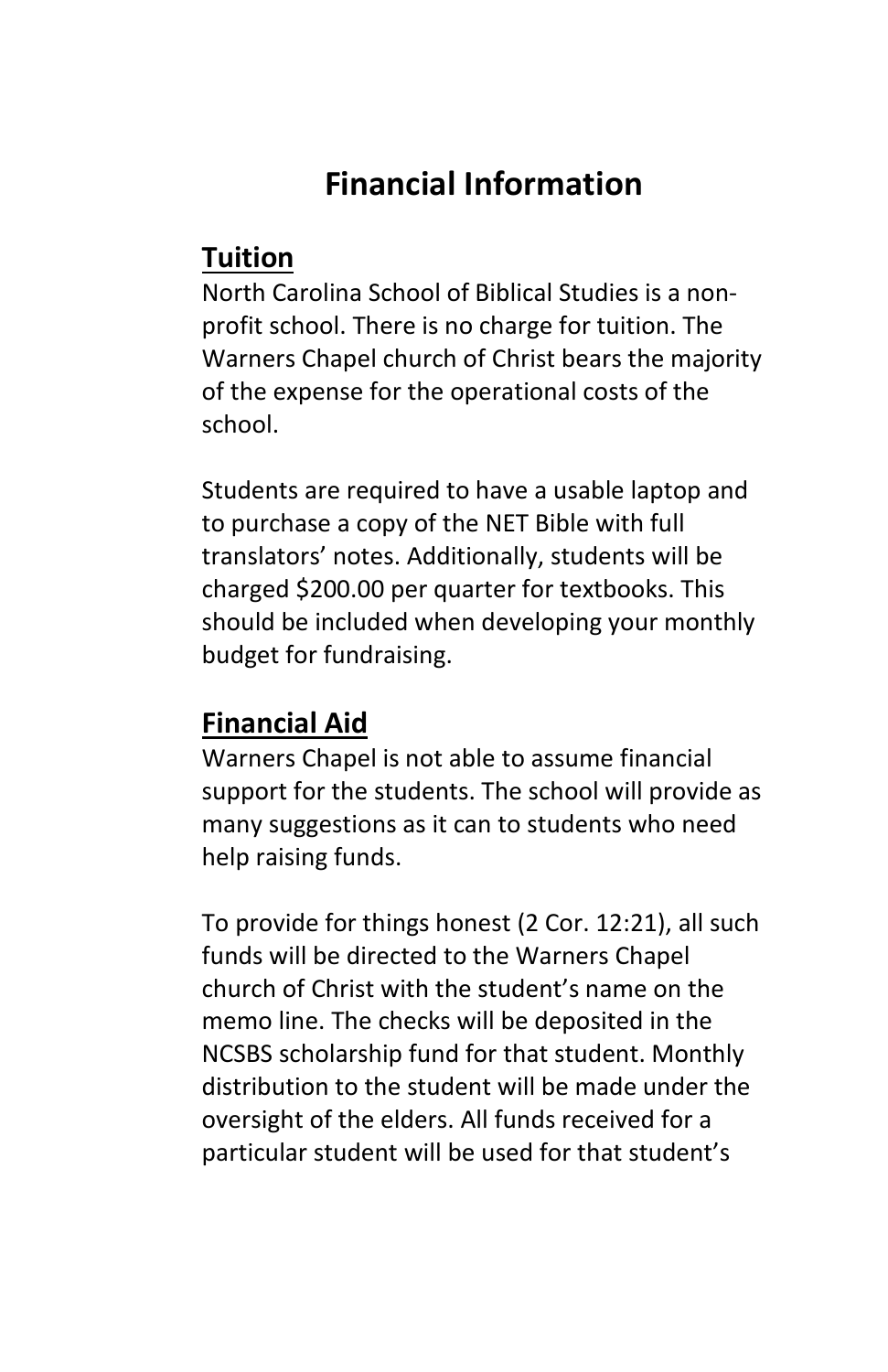monthly support during his classes and LTF internship.

# **Raising Support for Preacher Training**

It is expected that students will first plan to use their own resources to fund their schooling. When these resources are insufficient for necessary living expenses, our brethren are usually willing to help support you during your training as a gospel preacher.

You will need to raise money for four years. That will be for two years of schooling in classes and then two years of Lighting the Fire (LTF) through internship. Please see the section about Lighting the Fire to learn more.

To raise funds:

- 1. Inform NCSBS of your financial need. Full disclosure of existing resources is required.
- 2. Create a probable budget (see below). Living expenses for your monthly budget should include the following:
	- Rent
	- Food
	- Utilities (including internet & phone)
	- Automobile expense
	- Insurances (auto, health, life)
	- Any needs which may be specific to you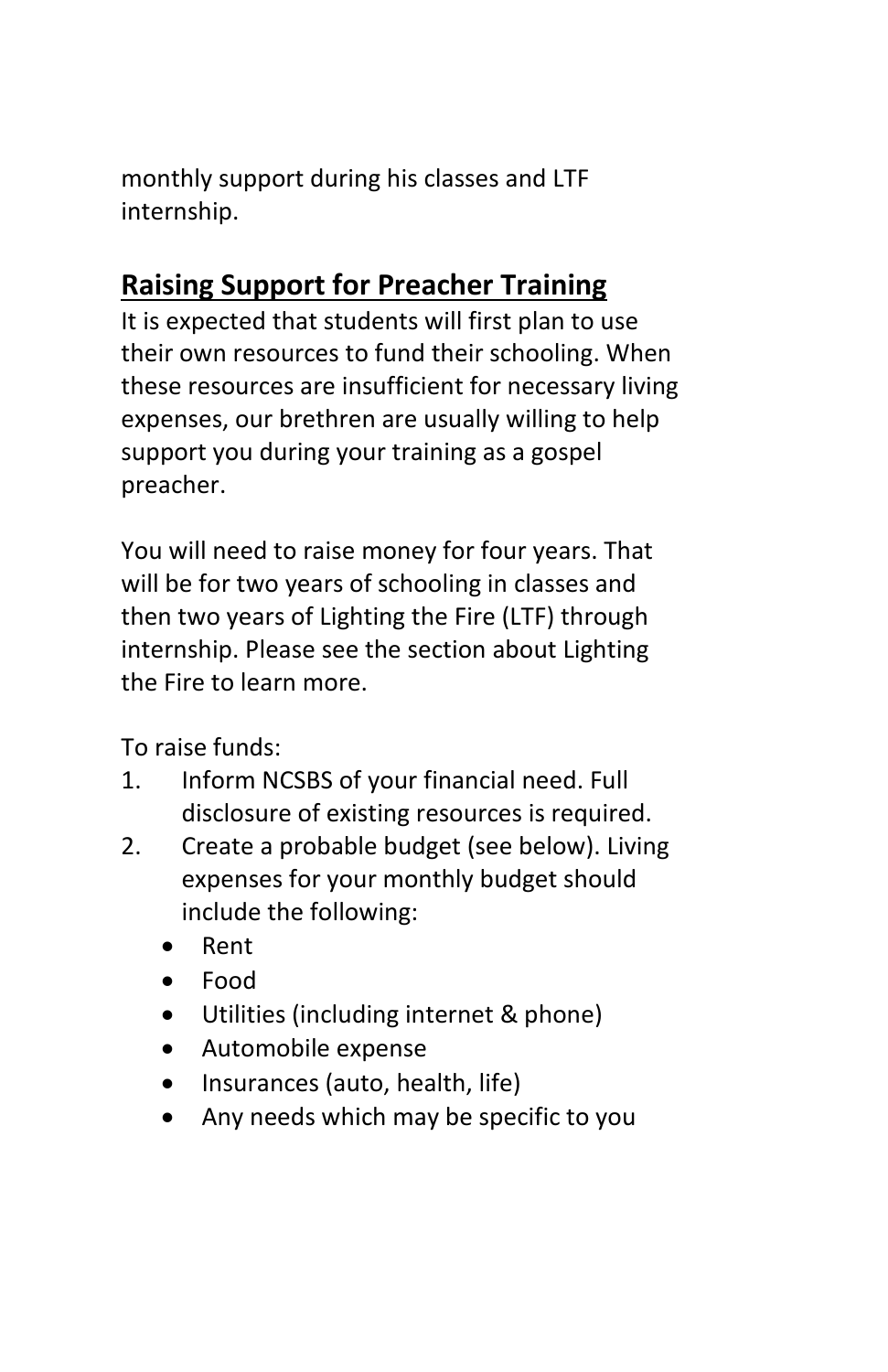- 3. Create a list of potential supporting congregations or individuals. Include their names, email and snail mail addresses, cell phone #'s (if they will share it).
- 4. Write a cover letter requesting help from fellow Christians and congregations. As part of this letter, include a brief history showing who you are, why you want to preach etc. Include a photo of yourself or family.
- 5. Ask the leaders and preacher of your congregation to write letters of recommendation for you to include in your packet.
- 6. Before sending out your request letters to possible supporters, send all of this information to NCSBS for review and possible suggestions. We will help all we can with your fundraising.
- 7. Be sure to include your letter of acceptance to NCSBS in your packet.
- 8. Very important: Plan to follow up your letters with phone calls just to make contact or for setting appointments to visit potential supporters if they are close by.
- 9. To provide for "things honest" and for the peace of mind of the contributors, inform contributors that all contributions sent to NCSBS are under the oversight of the Warners Chapel elders and will be used as noted under the heading Financial Aid.
- 10. Ask supporters to begin sending their checks one month before you begin school.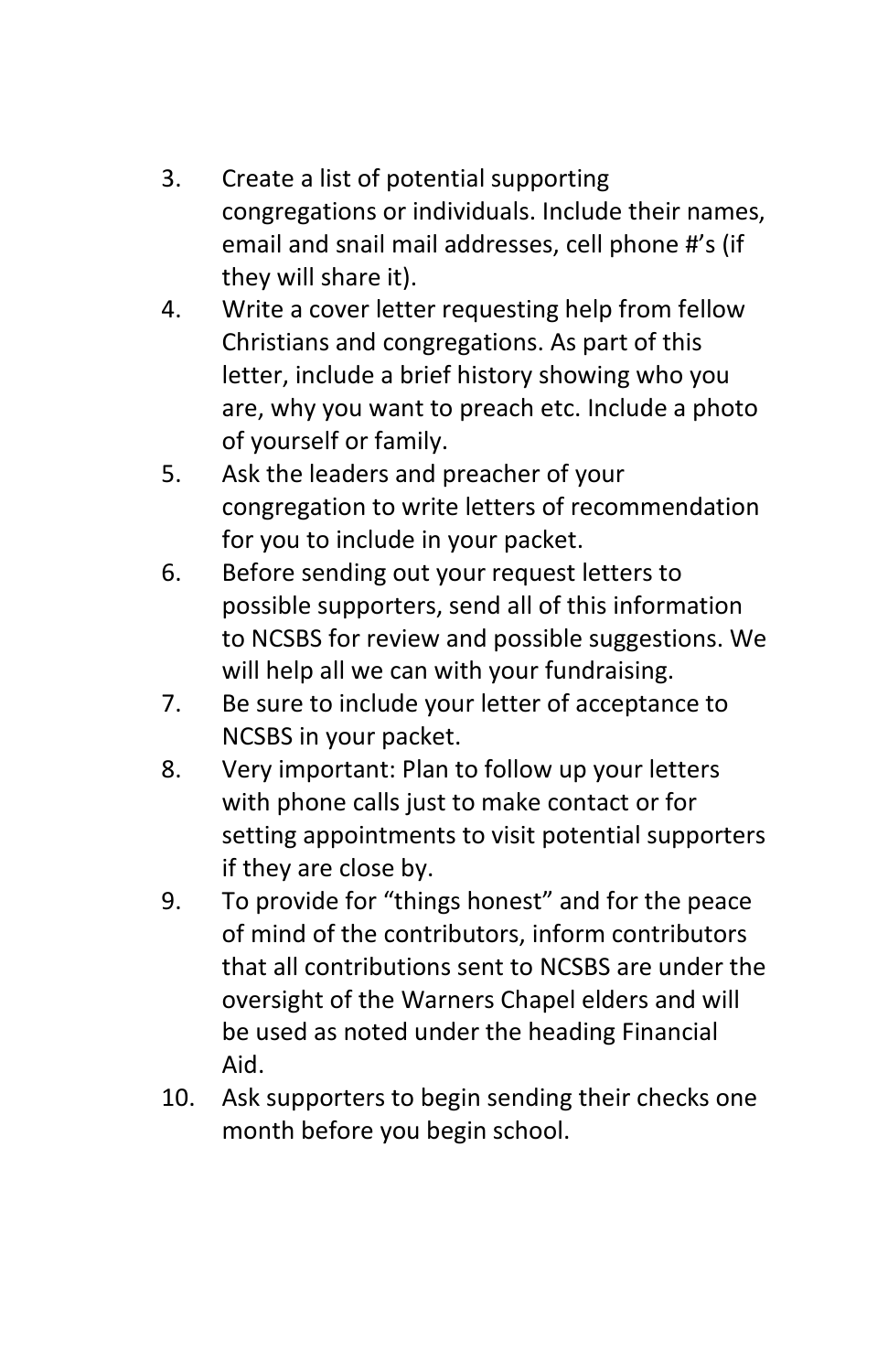All the material in the support packet should be neatly arranged and typed (except, perhaps, the personal letters of recommendation). It will usually take 6 weeks to 6 months to raise support. Keep the school and those who have agreed to support you informed as you progress. Also send them a note (texts or emails work here) the week you are finally moving to Clemmons to be on campus.

**Students are required** to contact their supporters quarterly to show appreciation for the support and keep them informed of their progress in school.

### **Lighting the Fire – Two Years of Mentored Internship**

Why do we ask the student to raise funds for four years instead of the usual two for preacher training schools? The last 40 years of history in the U.S. tells us that many who start on the vocation of preaching become discouraged for various reasons and often quit just a few years after beginning their preaching work.

To help prevent this, at the conclusion of their class studies, a two-year internship called Lighting the Fire will be made available to each student at a sound congregation with a preacher who has agreed to be their mentor. This way, they can gain experience as a working preacher without the pressures of being "the preacher." They will work as an associate minister under the local preacher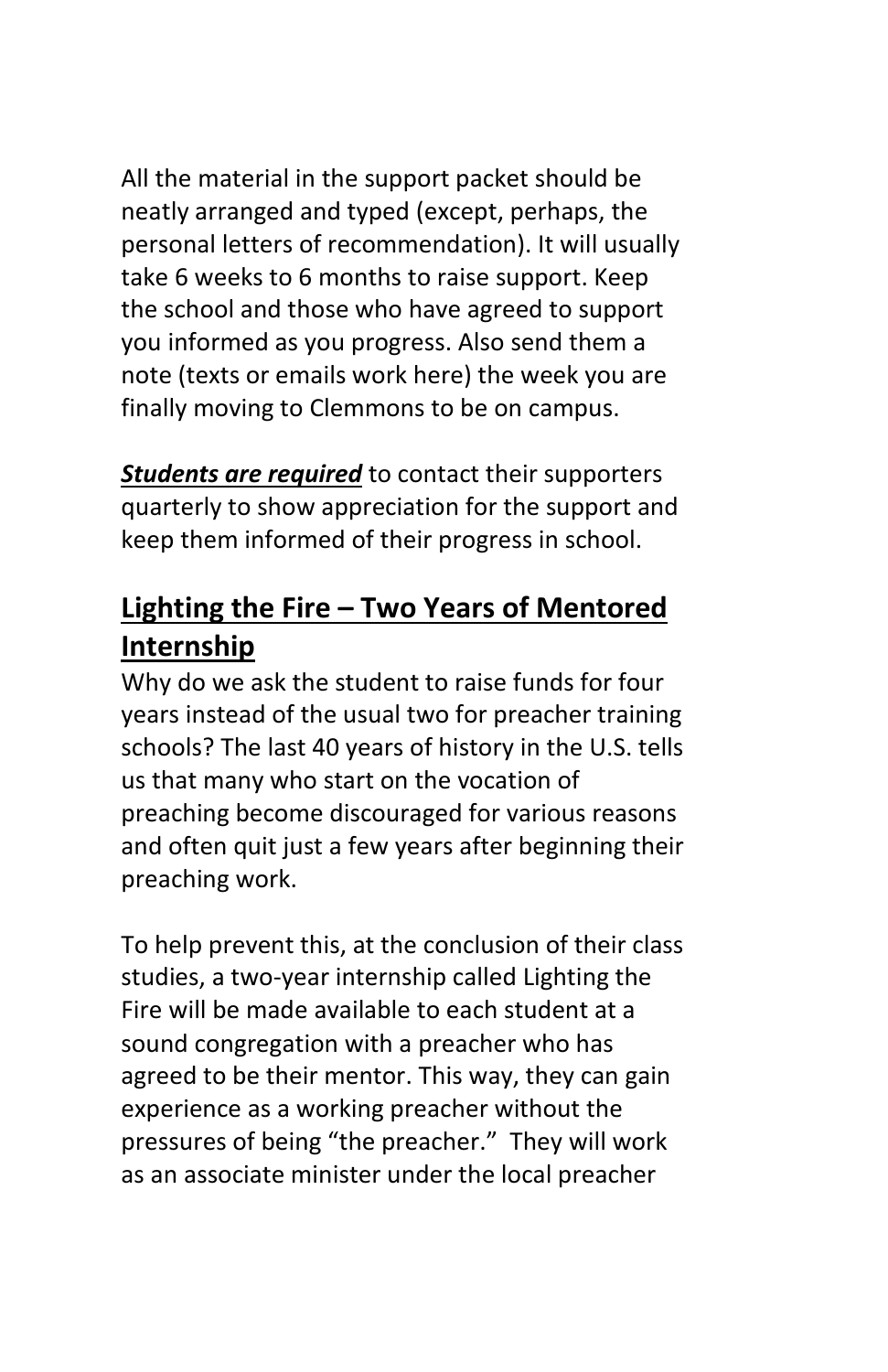who will become their mentor. They will participate in all aspects of ministry while being able to watch and work with a wise and experienced preacher of the gospel. This is the process of training Jesus used with the apostles and that Paul used with Timothy and Titus. We believe it will give much need experience and solidify their determination.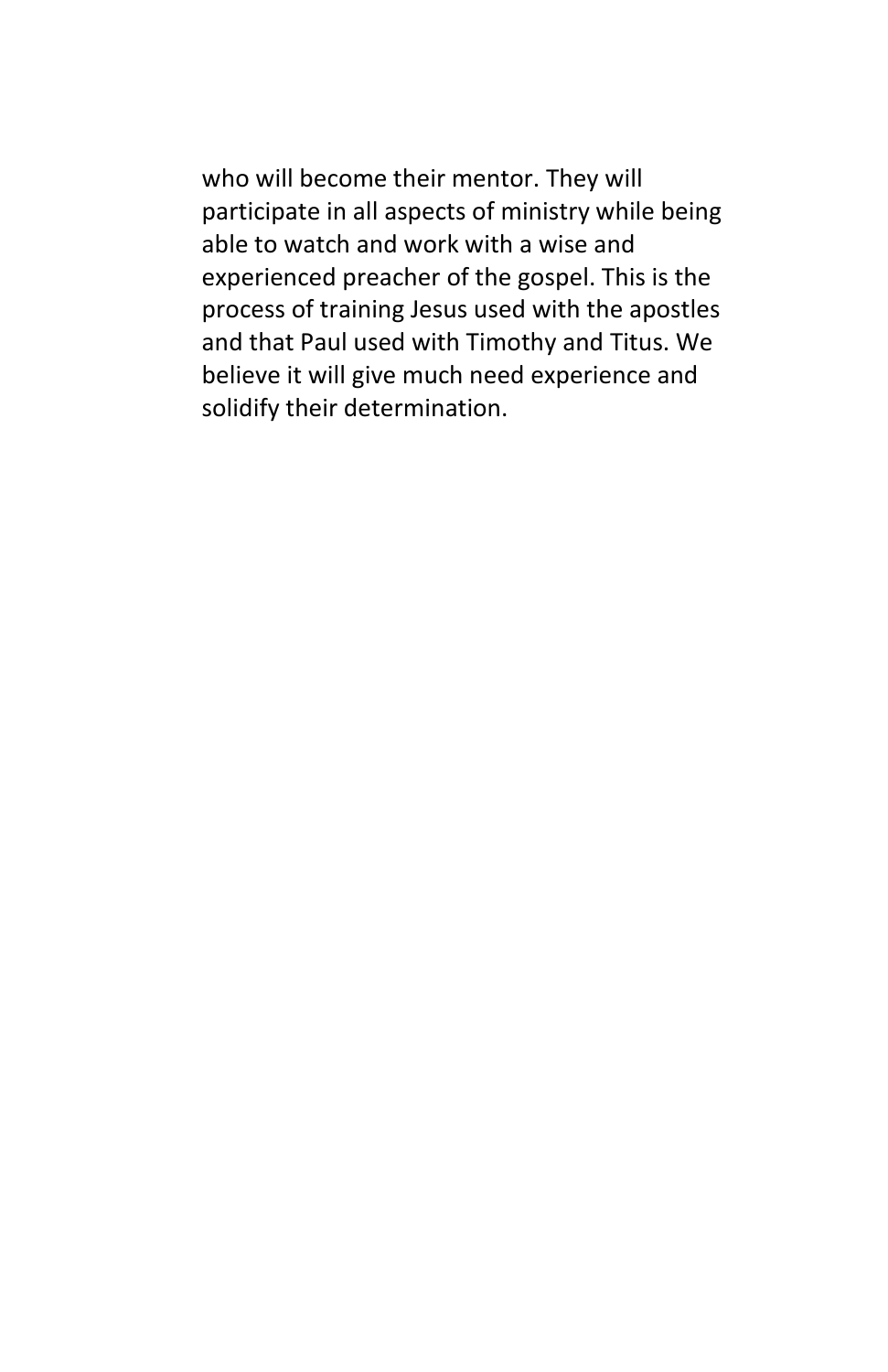# **Academic Information**

#### **Credits**

The program at NCSBS has two years of on campus class work. There are four ten-week sessions for a total of forty weeks each year or eighty weeks in two years. Wives will have the opportunity to attend classes also. They will be required to attend certain classes designated for the preacher's wives.

Each week of all ten-week quarters will include 7 hours of class instruction on Monday, Tuesday and Thursday. There will be 4 hours of class instruction on Wednesday and Friday. Each Wednesday will also include 3 hours of directed study and memorization.

Full-time credit students must attend all classes offered in order to graduate in two years. Part time credit students may attend as they have opportunity and can complete the program at their leisure. All classes may be audited by men or women although women may not participate in anything prohibited by scripture.

### **Grading System**

| A+ | 97-100 | 4.0 |
|----|--------|-----|
| А  | 93-96  | 4.0 |
| А- | 90-92  | 3.7 |
| B+ | 87-89  | 3.3 |
| R  | 83-86  | 3.0 |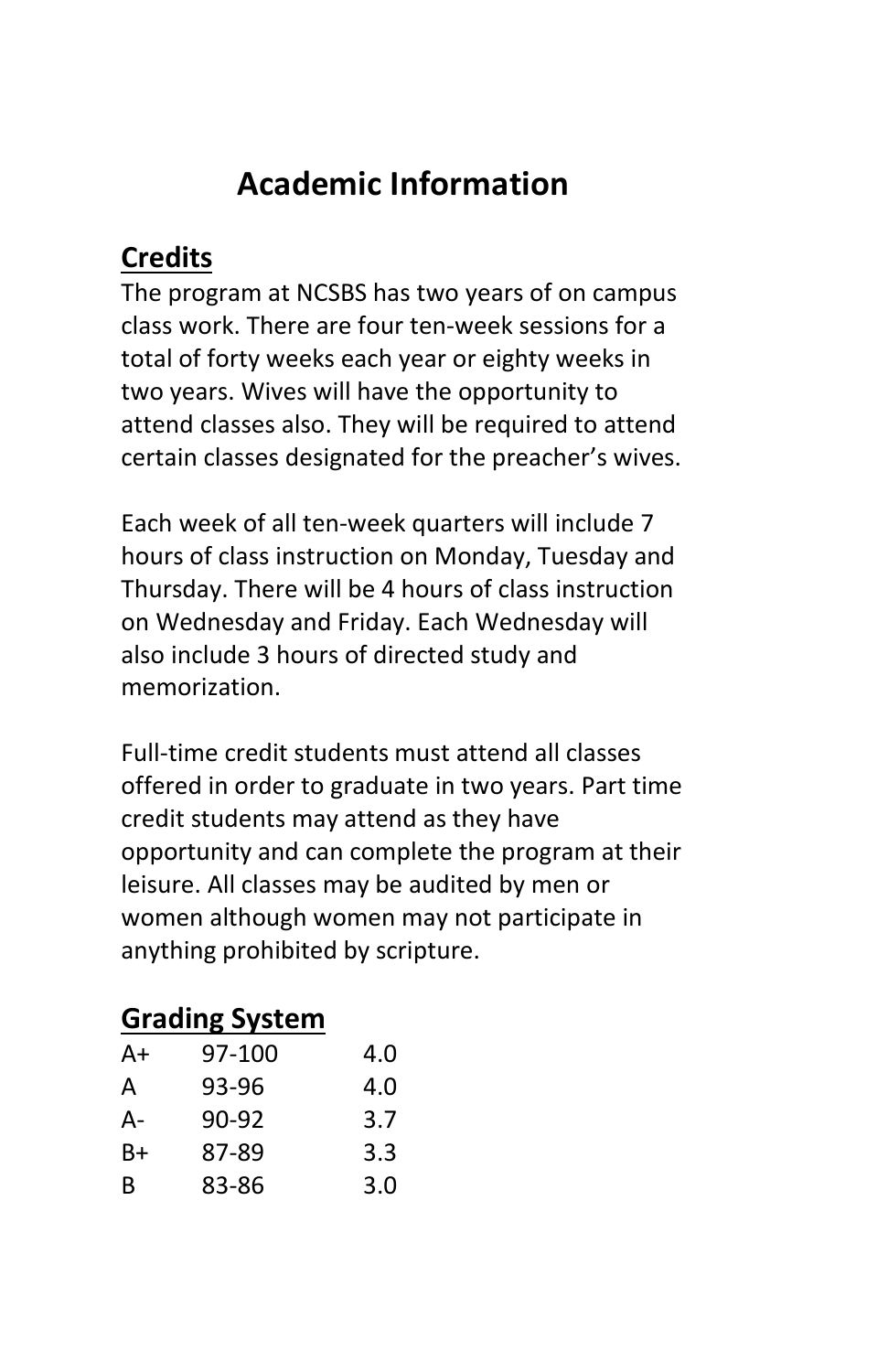| B- | 80-82    | 2.7 |
|----|----------|-----|
| C+ | 77-79    | 2.3 |
| C  | 73-76    | 2.0 |
| C- | 70-72    | 1.7 |
| D+ | 67-69    | 1.3 |
| D  | 65-66    | 1.0 |
| F  | below 65 |     |

### **Dress Code**

All clothes are expected to be modest on both men and women. Students and their wives will not wear shorts of any kind on campus.

No jeans may be worn to class by men or women. When jeans or slacks are worn on campus for extra-curricular purposes, they must not be the "stretch" formfitting style. They must not have holes or shredded material in them.

Yoga pants/leggings may not be worn as an outer garment. Ladies' blouses are expected to be modest with no "cleavage" showing and no midriff. Obviously, no halters of any type. The director has final decision about acceptability of all clothing.

Students will be expected to wear "casual dress" clothes when they are in class. They will wear a tie and coat (or sweater) anytime they are preaching in class or off campus.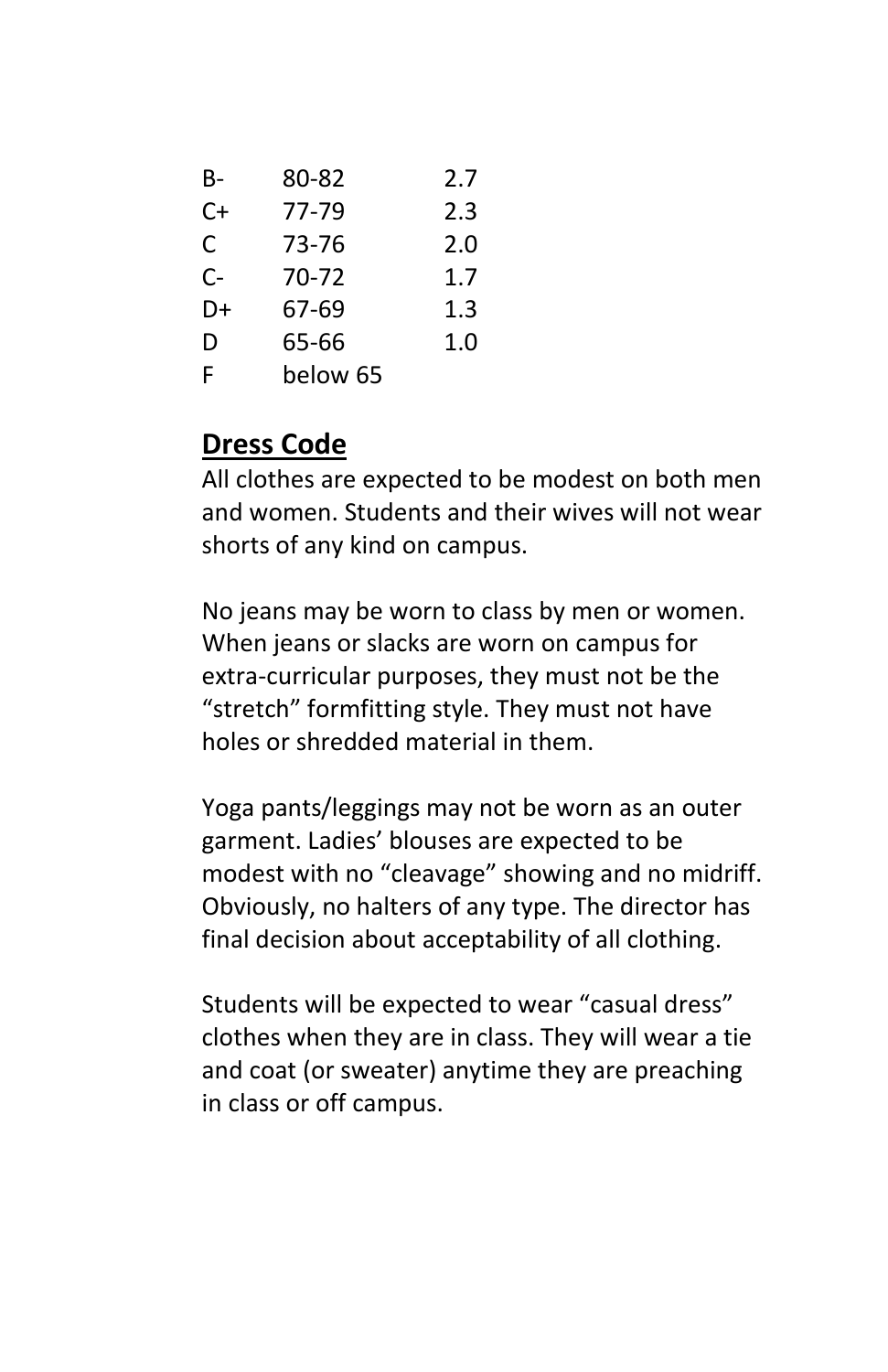Beards and mustaches may be worn, but must be kept trimmed neatly. The director has the final decision about acceptability.

Hair must be kept trimmed above the collar and no longer than the middle of the ear. The director has the final decision about acceptability.

### **Rules of Conduct**

It is our goal and expectation that the faculty, staff, and students of NCSBS conduct themselves at all times as though they are walking in the steps of our Savior in both demeanor and attitude. Nevertheless, we realize that some degree of specificity is necessary regarding acceptable conduct. If you are not willing to abide by the following, please do not register.

- 1. All students are expected to assume proper responsibility as citizens. Any who are convicted of any law violation will be subject to discipline by the school.
- 2. Each student is expected to deal honestly and uprightly with fellow students and with instructors and to do likewise with those churches and individuals who give him financial support. Lying or cheating students will be subject to discipline by the school.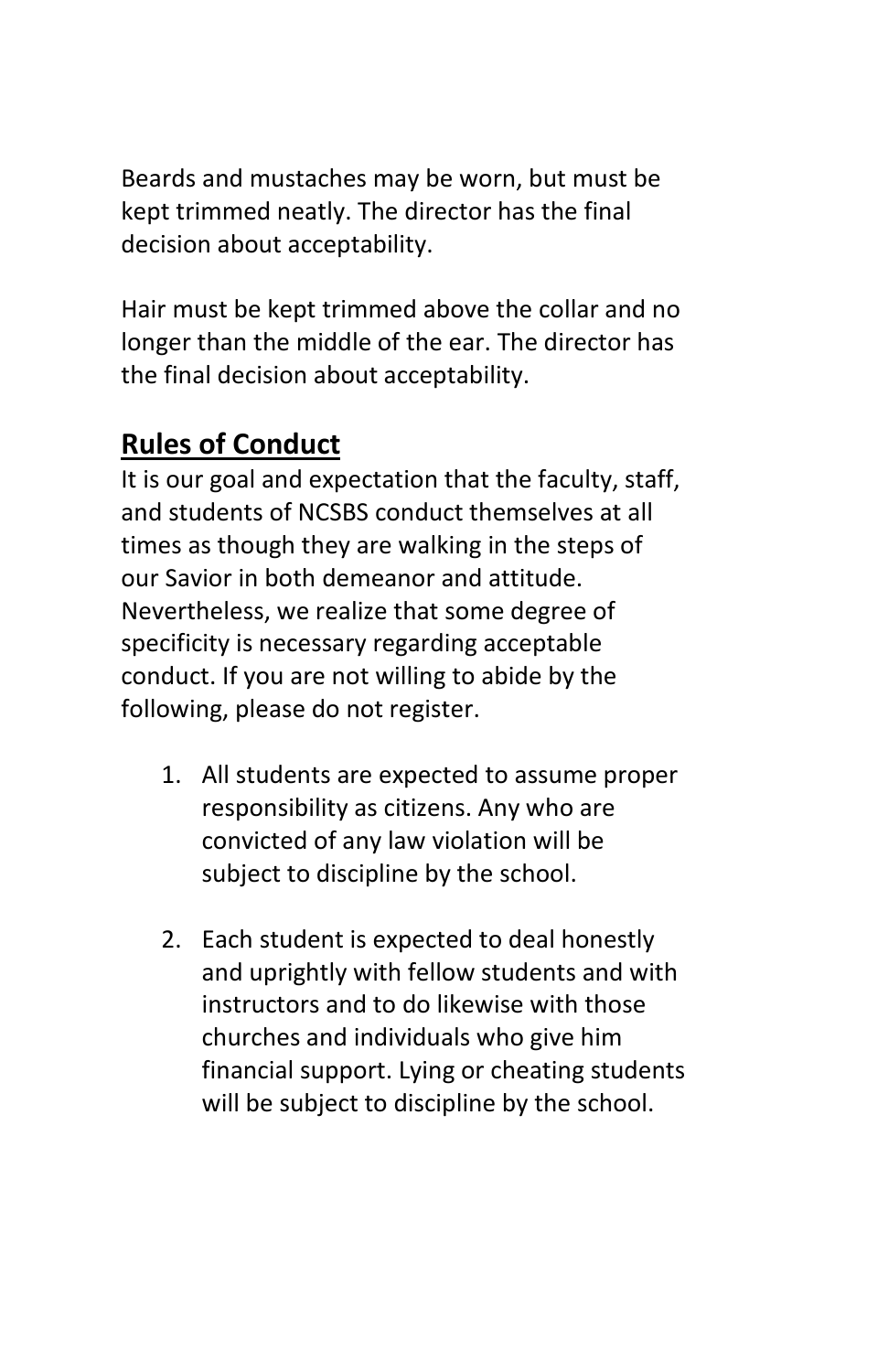- 3. Any words or acts unbecoming to Christians will not be tolerated. At all times, the student must conduct himself with proper decorum and display proper attitude in all matters pertaining to his school work.
- 4. Pornography is a serious blight upon preachers and men in the church. The use of pornography will not be tolerated. If you are struggling to overcome this problem, inform us before school begins. We have some ways we can help you.
- 5. Students in this school are not permitted to use tobacco, alcoholic beverages or recreational drugs in any form, and any who are found doing so will be immediately dismissed.
- 6. No one is permitted to get a piercing or tattoo while a student at NCSBS. No body piercing jewelry may be worn by student or faculty males. Females, including student wives, may not have more than two piercings per ear and no other piercing jewelry may be worn. Existing tattoos are to be concealed under clothing if possible.
- 7. Students should be familiar with and willing to abide by the rules against plagiarism found in the MLA handbook section 1.6.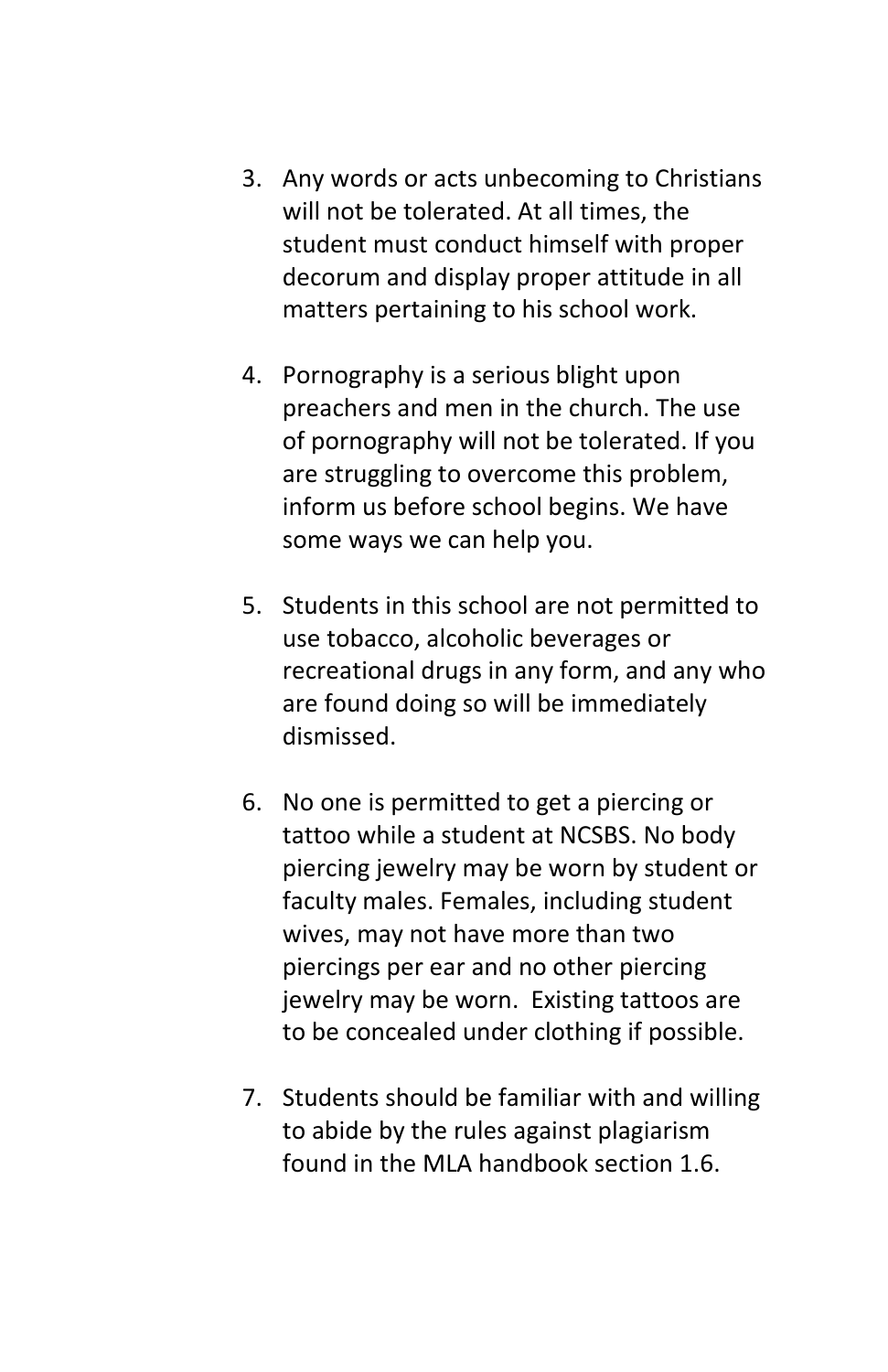- 8. Any time a student's attitude and demeanor are not in harmony with the spirit and purpose of the school, he may be subject to dismissal. This decision will not be subject to review or change by any person or group except the director of NCSBS and elders of the Warners Chapel church of Christ.
- 9. Other regulations may be presented at the pre-enrollment interview or at orientation.
- 10. If a student has a difficulty with an instructor, he must first go to that instructor according to Matthew 18:15-17. If agreement is not reached then the issue will be brought to the Director. Ultimately, the elders of Warners Chapel will have the oversight of the difficulty.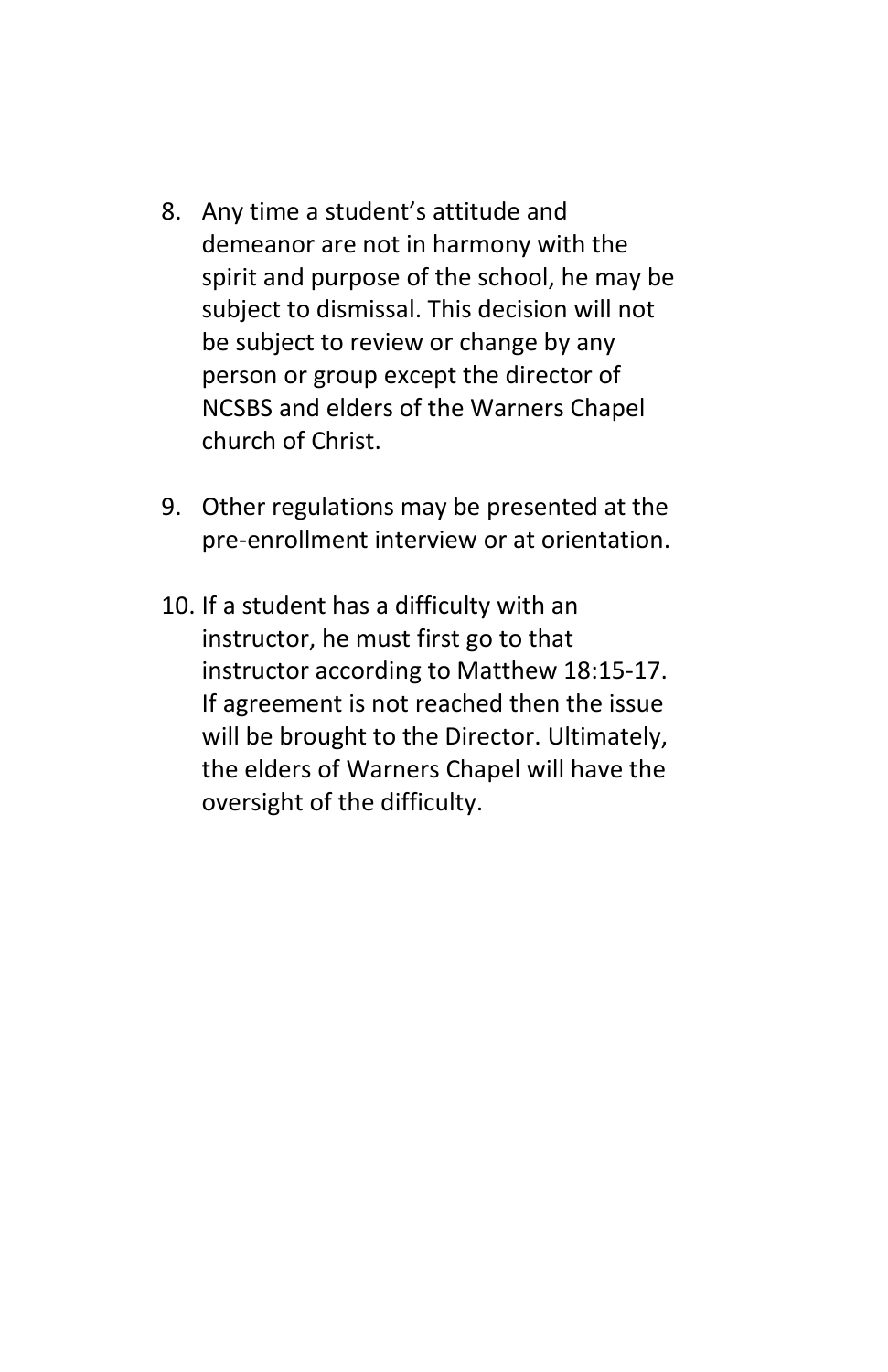### **Courses of Study**

The North Carolina School of Biblical Studies will have the focus of training men as gospel preachers with the desire, skills and knowledge to help the kingdom of God grow wherever they may find themselves and whether or not they preach the gospel "full time." Certificates of Completion and graduation ceremonies will be awarded to students who complete the course of study.

The courses taught in NCSBS are divided into five basic sections: Most of the courses meet once each week for 3 hours.

Biblical Studies: These are courses that are a direct study of the biblical text of the old and new testaments. Their class categories are Bible Studies, Bible Gleanings, Old Testament and New Testament. There will be a total of 45 of these Bible courses involving 1540 class hours of instruction.

Apologetics: One hundred and fifty hours of instruction through five courses are designed to give the student both the knowledge and methodology to defend all aspects of the truth and to refute error. Special emphasis is given to the defense of God and the Bible.

Languages: 150 classroom hours will be spent helping the students learn to communicate truth effectively and correctly both in writing and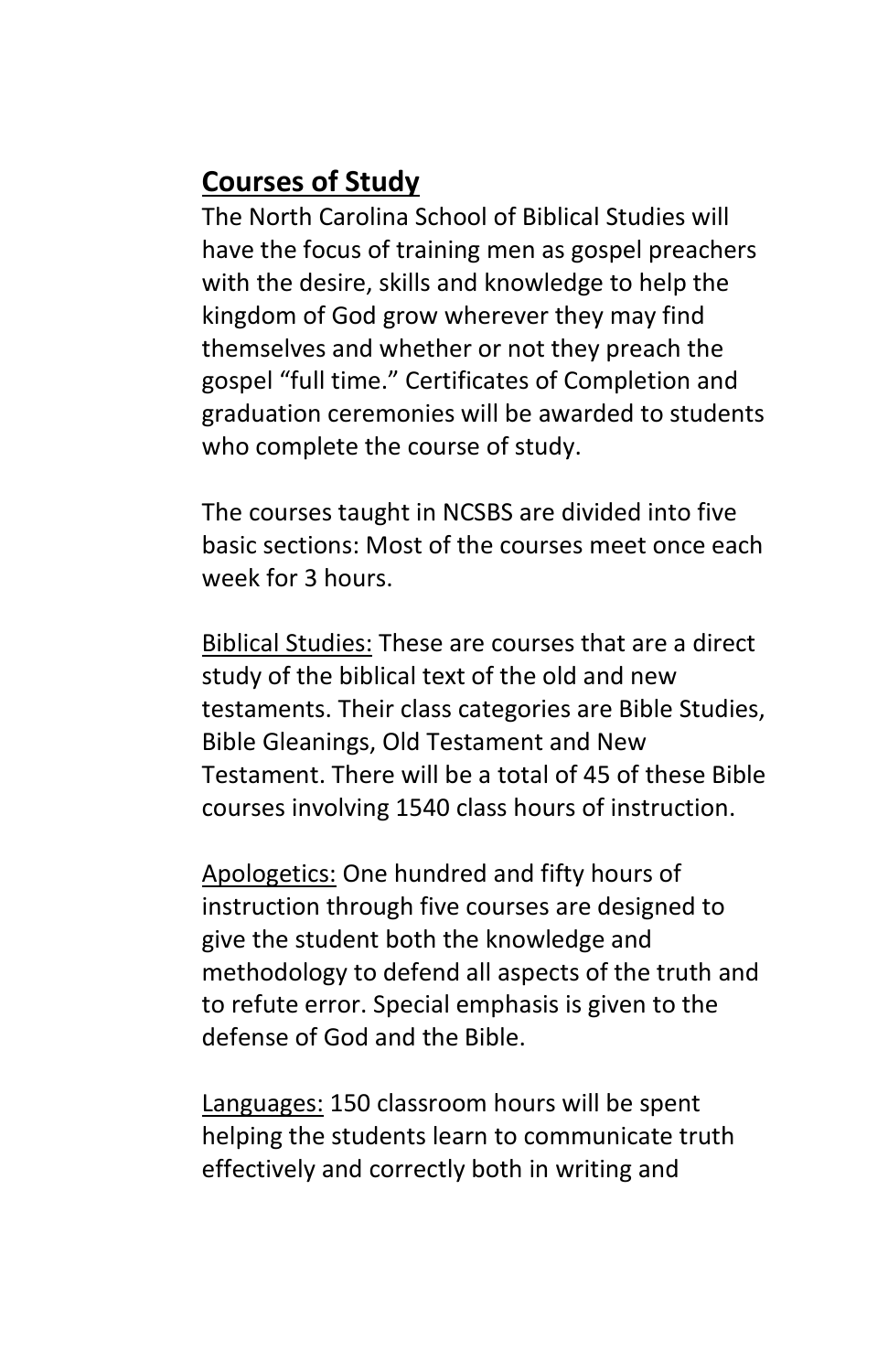speaking as well as help them become familiar with Hebrew and New Testament Greek. The three class categories will be English, Greek & Hebrew.

Preacher's Work: Too many young men quit preaching after a few years. To help our graduates avoid that result, there will be eleven courses with 330 class hours focusing on helping the student gain the desire, demeanor, attitudes and skills to allow him to persevere in this great work glorifying God and advancing His kingdom. All of these courses will focus on the practical side of preaching. The class categories are Homiletics (3 courses) and Preachers Work (8 courses).

Related Studies: 210 hours of instruction will be given in topical studies. Important areas like World Religions, Marriage and Family and Church History will be studied. These seven courses will include 30 hours of class study in each subject.

#### **BIBLICAL STUDIES**

*BH 101-208 Bible Hour:* This class will meet every weekday for all 8 quarters of the two-year program. Based on the principle of "hiding God's word" in our heart, the time will be used for an organized process of memorizing scripture, scripture facts and scripture relationships. This course, along with Bible Gleanings, will be the backbone of the students Bible knowledge upon which all other biblical studies will be built.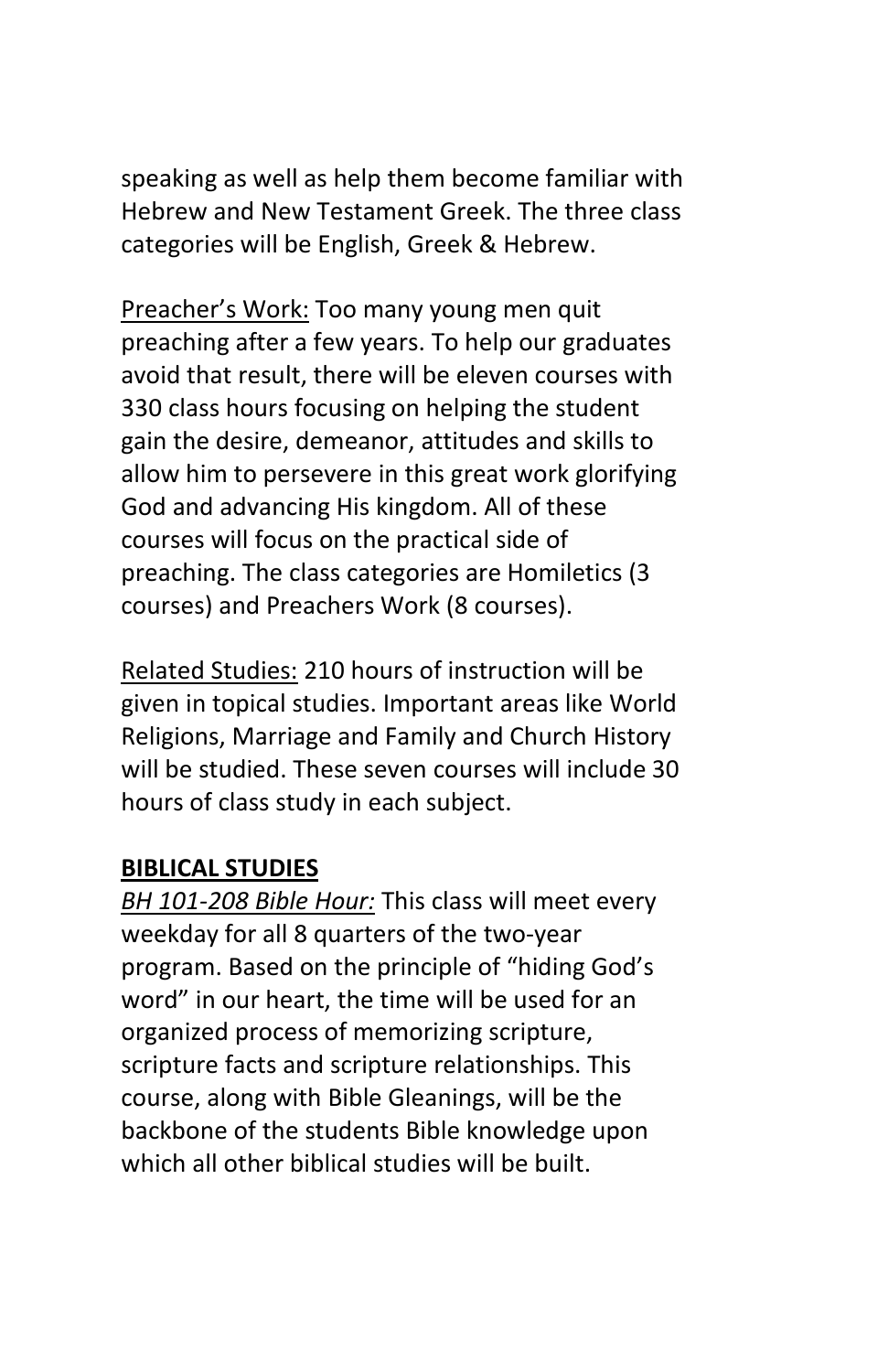*BG 101-208 Bible Gleanings* – Most students who arrive for preacher training have never read through their Bible entirely. This class, which meets every Wednesday morning for 3 hours, will read the Bible entirely during its two-year duration. There will be considerable discussion of information and truths gleaned from each chapter. There will be no graded assignments except to hand in a thorough notebook of all that is gleaned during class discussions.

*BS 101-208 Study and Research* – Each Wednesday afternoon will be used as structured study and research toward the completion of research papers, special assignments or general study for the student.

*OT 101 Old Testament Introduction* – A critical approach to a study of the Old Testament with emphasis on authorship, date of writing, purpose, and outline. Attention will be given to modern textual criticism and special issues as well as a general introduction to each book.

*OT 102 Genesis* – A topical/textual study of the book relating primarily to origins, the Flood, the Patriarchs, and the growth of Jacob's family (Israel) in Egypt.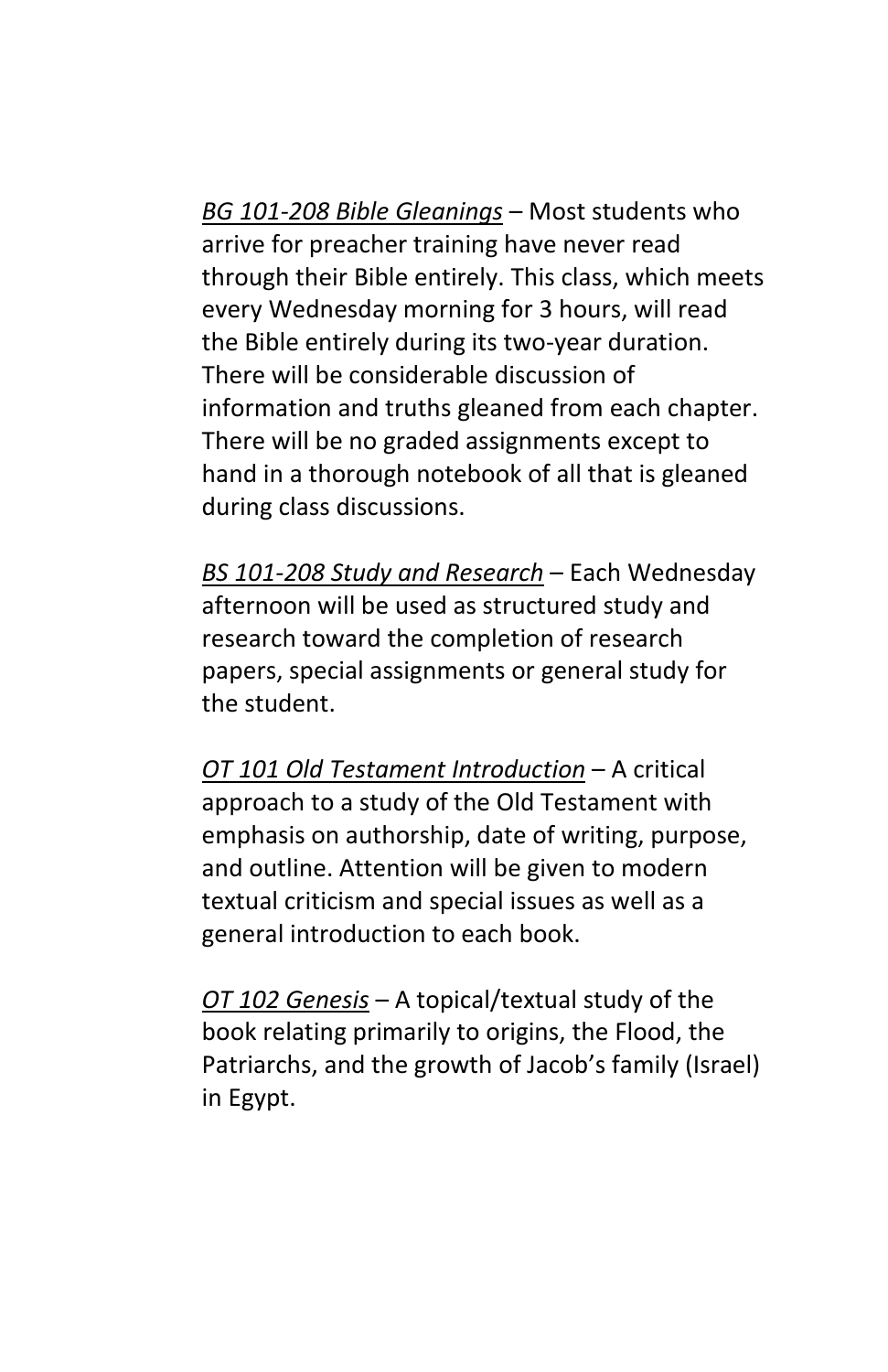*OT 103 Exodus* - Leviticus – A topical/textual study of Egyptian bondage, freedom from captivity, and the giving of the Law of Moses, building of the tabernacle, Jewish feasts, and type/antitype connections between the Old Law and New Law.

*OT 104 Numbers* - Deuteronomy – A topical/textual study of Moses as a leader, the wilderness wanderings and the warning speeches of Moses before Israel disperses to their tribal possessions.

*OT 105 Joshua, Judges, Ruth* – A topical/textual study of the early history of Israel in the promised land including the conquest of Canaan and the period of the judges.

*OT 106 United Kingdom: 1st & 2nd Samuel with 1st Chronicles* – A topical/textual study of Israel's transition to a kingdom with a detailed study of the kingships of Saul, David and Solomon as recorded from 1 Samuel 1:1 to 1 Kings 11:43 and including a study of 1 Chronicles 1:1 to 2 Chronicles 9:31.

*OT 107 Job/Psalms* – A study of the book of Job and Psalms. It will include a synopsis of Job's interchanges with his four friends with a look at the problem of suffering and sovereignty of God. The study of Psalms will include a study of the various styles of Hebrew poetry as well as a look at the messianic psalms.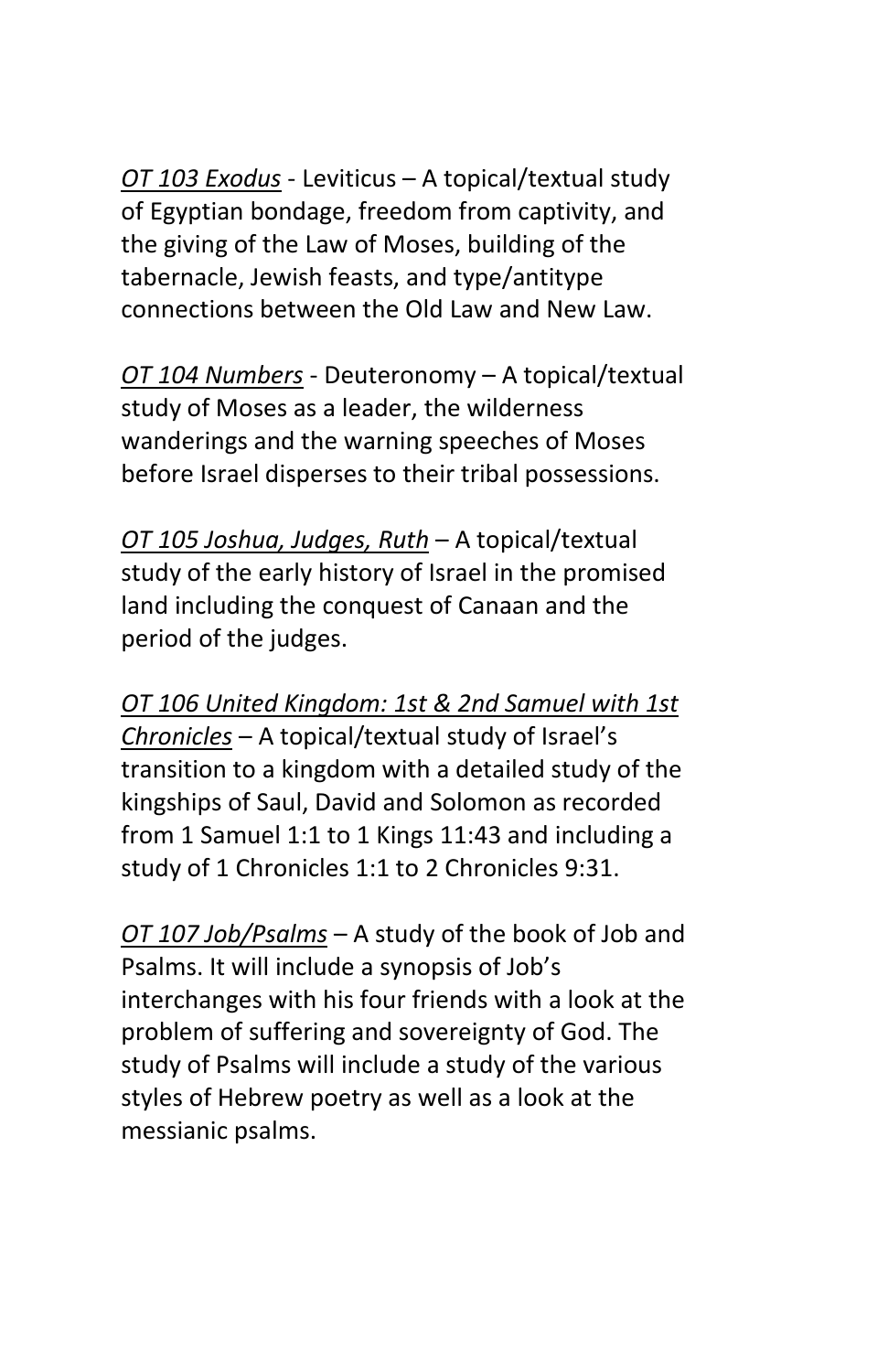*OT 208 Divided Kingdom 1st & 2nd Kings with 2nd Chronicles* – A topical/textual study of these books and their record of the divided kingdom with the kings and events of the Northern Kingdom of Israel and Southern Kingdom of Judah. We will place the writing and non-writing prophets and their messages in their proper historical place where possible.

*OT-209 Isaiah* – A textual study of the book with emphasis on the context of Isaiah's work and on his kingdom and Messianic prophecies.

*OT 210 Ezra-Esther* – Chronologically, these books belong near the end of the Old Testament. This class will explore some aspects of captivity among the Medes/Persians, the return of the children of Israel and events going on in the secular world that impacted Israel.

*OT 211 Jeremiah/Lamentations* – A textual study of the books noting Jeremiah's ministry to Israel, his love for them, his prophecies of their downfall and the fulfilment of his prophecies, especially his Messianic and church prophecies.

*OT 212 Ezekiel/Daniel* – This will be a textual study of Ezekiel's and Daniel's life, prophecies and visions and their relationship and application to pre-Christian Jewish history during and after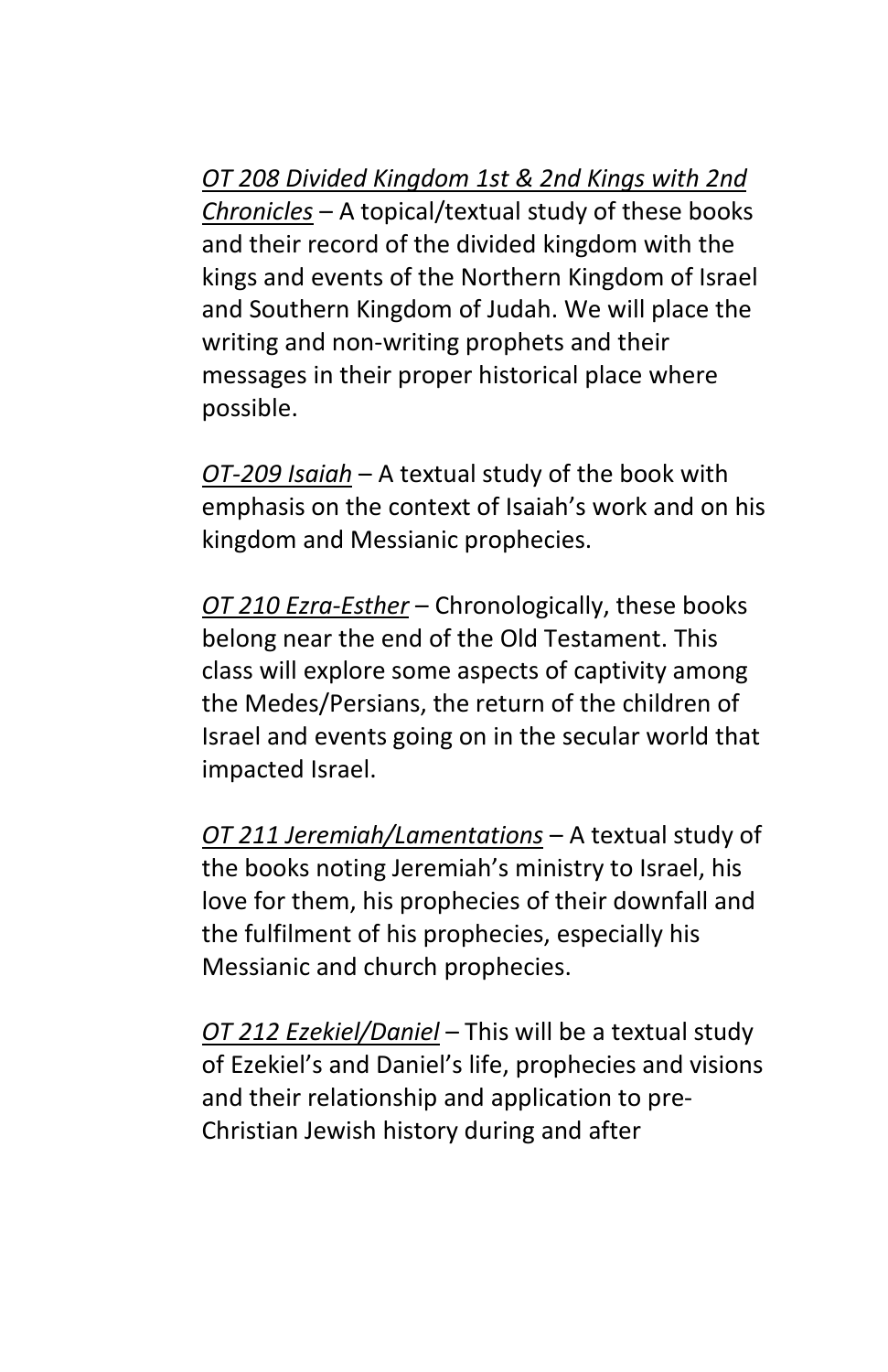Babylonian captivity and in application to the book of Revelation.

*OT 213 Proverbs/Ecclesiastes/Song of Solomon* – A topical/textual study of Proverbs dividing the book by topics and a textual study of Ecclesiastes with a view to applying both of these books to modern life.

*OT 214 Minor Prophets 1* – This will be a textual study of the prophecies of Hosea, Joel, Amos, Obadiah, Jonah and Micah considering the historical setting at the time of writing, the message applicable to the people of Israel and the Messianic prophecies penned by the writer.

*OT 215 Minor Prophets 2* – This will be a continuation of Minor Prophets 1, but in the books of Nahum, Habakkuk, Zephaniah, Haggai, Zechariah and Malachi.

*NT 101 New Testament Introduction* – A critical approach to a study of the New Testament with emphasis of authorship, date of writing, purpose, and outline.

*NT 102 Life of Christ In The Synoptic Gospels* – A comparative approach to Matthew, Mark and Luke as the "synoptic gospel accounts." The parables and miracles will be studied in detail.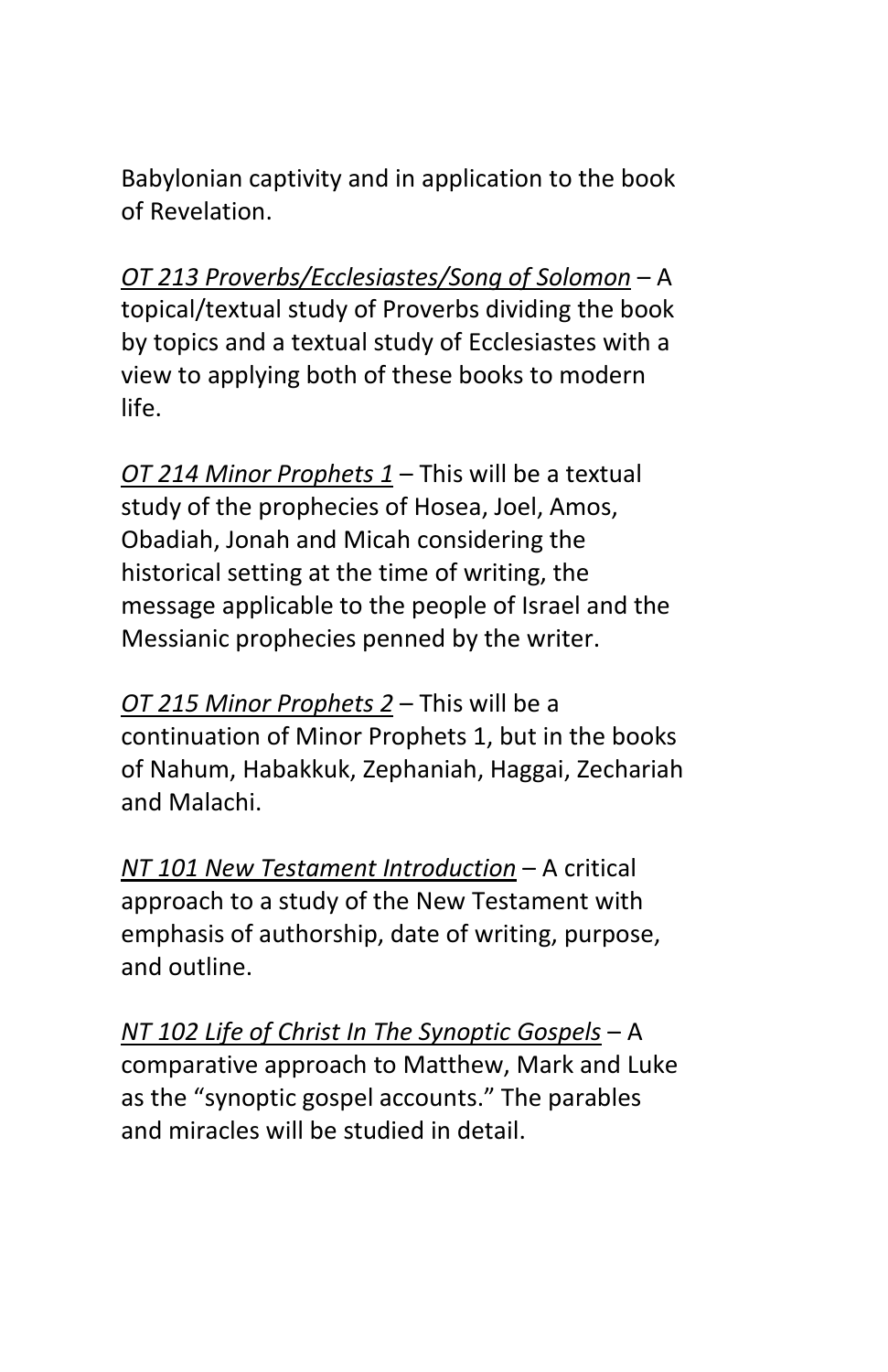*NT 103 John* – A textual/expository study of the book as a gospel account distinct from the "synoptics." It will also spend time on Jesus as Creator, the Word, the great "I am", and the events of the last week of Jesus' life.

*NT 104 Acts 1* – A textual study of about ½ of the book. This class is designed to be a study of the establishment and spread of the early church.

*NT 205 Acts 2* – A continuation of the studies in Acts 1.

*NT 206 Romans/Galatians* – A textual/topical study of the important themes of these books including grace, faith, law, redemption, justification, sanctification, election, predestination, unity, sacrificial living, etc.

*NT 207 1 Thessalonians - Titus* – A textual/topical study of each letter discussing subject topics found in 1st & 2nd Thessalonians, 1st & 2nd Timothy and Titus.

*NT 208 1st and 2nd Corinthians* – A textual/topical study of each letter. We will explore what God's word says about the issues of denominationalism, sin in the church, marriage, building unity, paying preachers, the Lord's Supper, worship format, giving and others.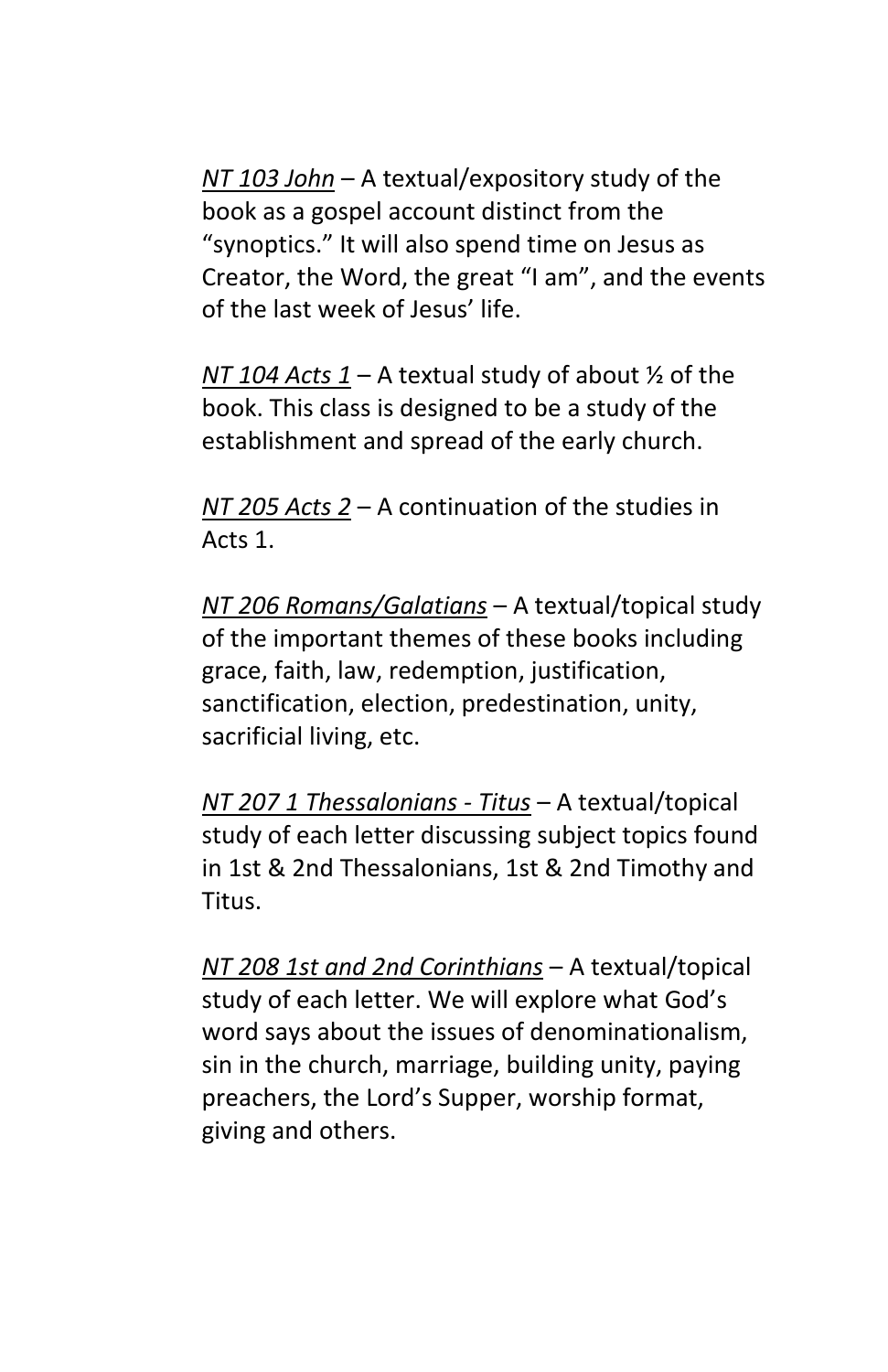*NT 209 Hebrews* – A textual course, highlighting the supremacy of Christ's priesthood and law over that of the Aaronic priesthood and Mosaic law. The class will also include some discussion of how Christ, the church and her worship fulfil the type/antitype, shadow/image intention of God.

*NT 210 Paul's Prison Epistles* – A textual treatment of Ephesians, Philippians, Colossians, and Philemon with their great themes of the church, Christian living, refusing error and willing obedience.

*NT 211 General Epistles* – A textual study of James, 1st & 2nd Peter, 1st, 2nd, & 3rd John, and Jude with discussions concerning persecution, suffering, faith, works, love, and doctrine.

*NT 212 Revelation* – This will be a study exposing the theme of the book, which is victory in Jesus.

#### **APOLOGETICS**

*AP 101 Christian Evidences* – This class is designed to prove that Christianity is the one true religion approved by God. It will show that the Bible is the inspired word of God, that Jesus Christ is the divine Son of God and that man can know truth.

*AP 102 Refuting Errors* – This may be a nighttime or Saturday class that is also offered to the public. Both in and out of the church, certain false doctrines surface again and again (consider end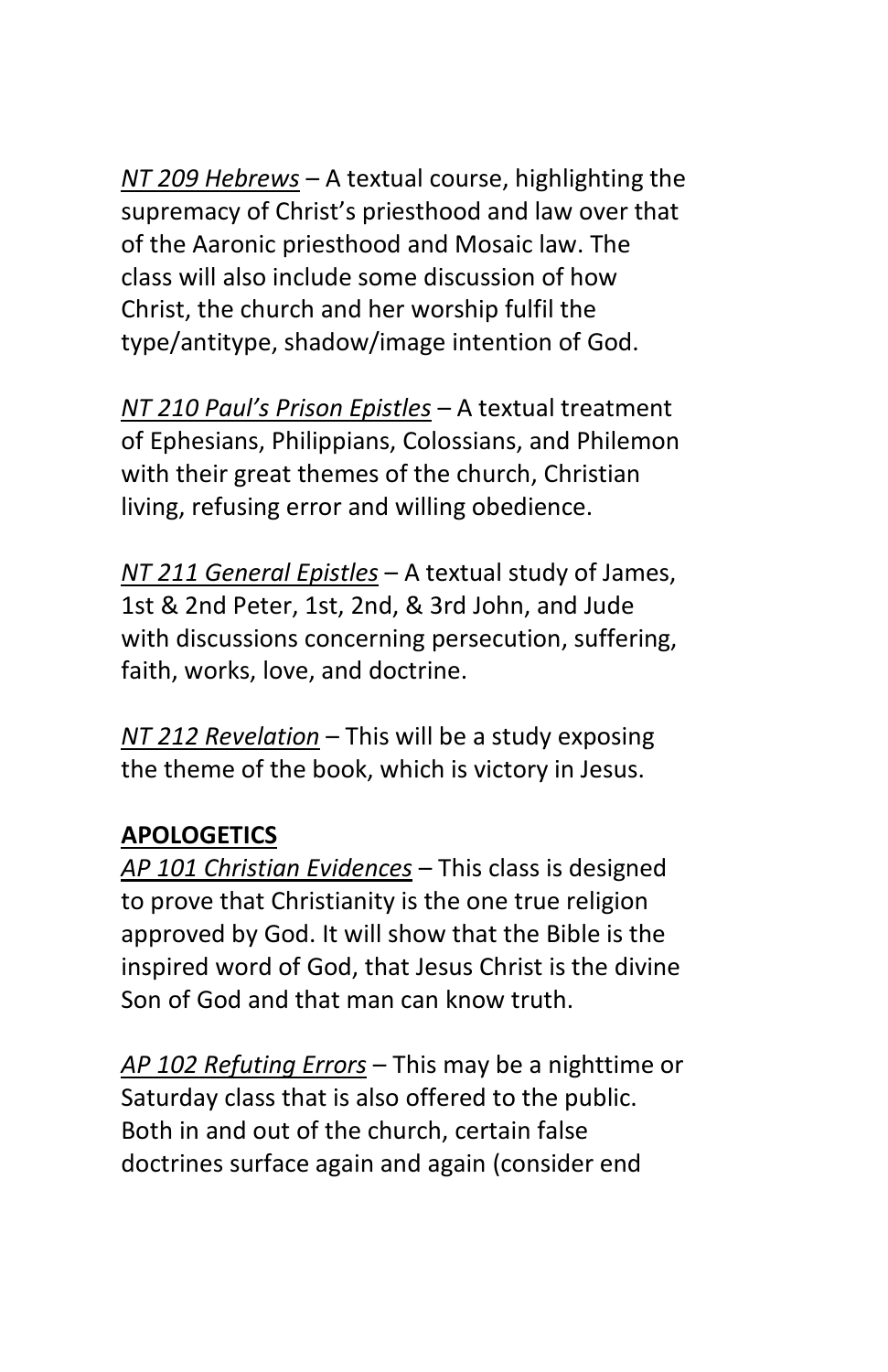times, music, marriage, women's role, new hermeneutics).

*AP 103 Special Studies Apologetics* – This will be an intense crash course of issues that are always debated in the world and in the church. Topics such as the deity of Christ, premillennialism, music in the church, modern day miracles and others will be examined.

*AP 202 Logic and Debating* – This class is designed to enable the student to successfully and logically present his thoughts in a class or sermon and to prepare for a formal or informal discussion (debate) with the ability to recognize logical fallacies. It will include an introduction and study of both Aristotelian logic and Symbolic logic.

*AP 205 The Church In Type, Prophecy and Realization* – This class has been placed in the apologetics group because prophecy and fulfilment is one of the strongest proofs of the Bible as God's word and also of the existence of God. This class will trace the prophecies of the church and the O.T. types through the Old Testament and gospel accounts and connect these prophecies to their application and fulfilment in the 1st Century.

#### **LANGUAGES**

*ENG 101 English* – This course will introduce the student to English grammar parts of speech and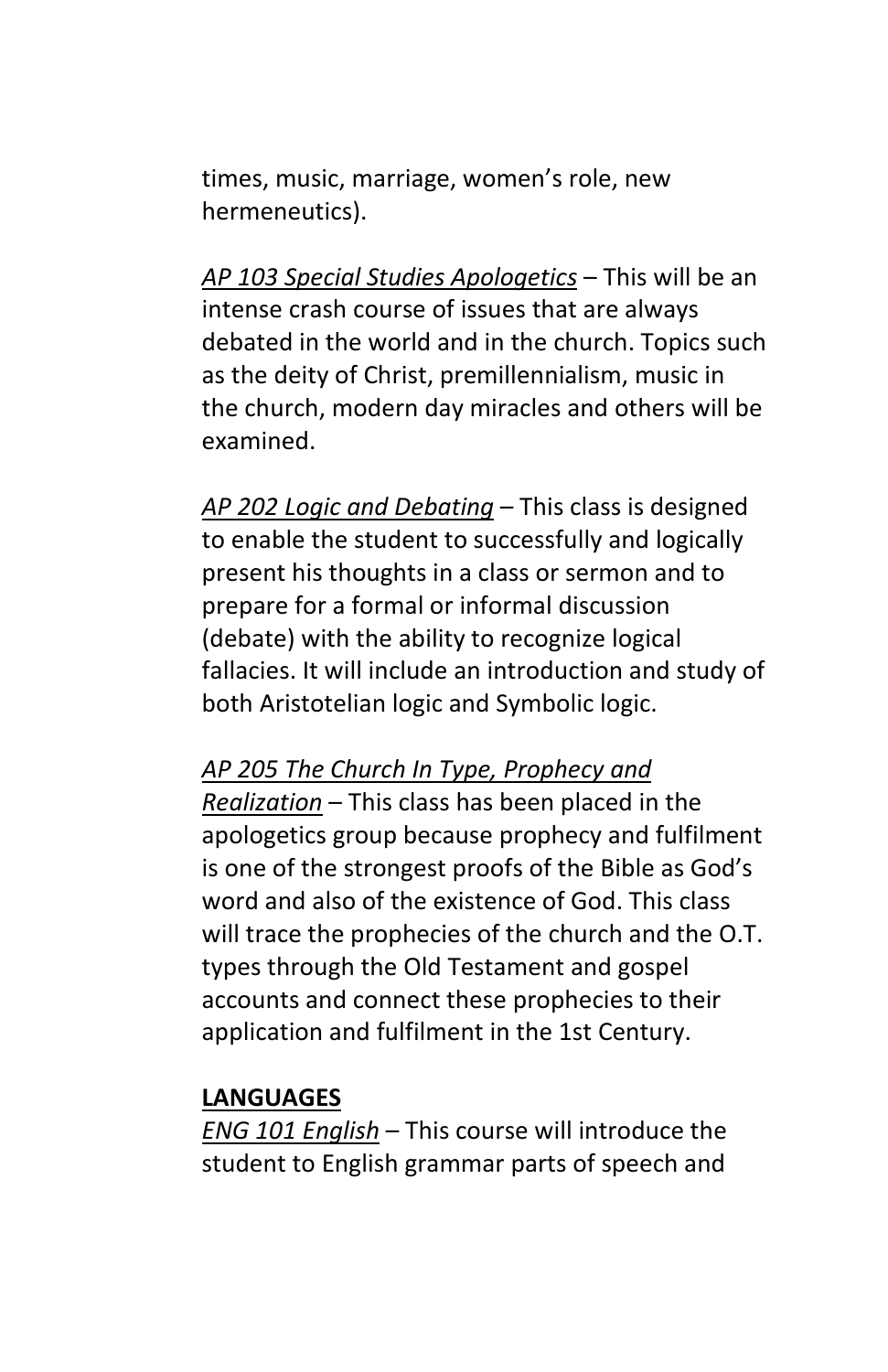terminology. There will be some emphasis on the importance of correct spelling, pronunciation, grammar usage, and syntax in both oral and written form. Writing composition and general structure of the research paper will also be covered.

*GK 101 New Testament Greek 1*– An introductory study of New Testament Greek presented with special emphasis placed on alphabet, parts of speech, grammar, and vocabulary.

*GK 102 New Testament Greek 2* – A continuation of GK-101 with continuing study of parts of speech, sentence structure, grammar, and vocabulary.

*GK 103 New Testament Greek 3* – A study of the value and nuances of the Greek language along with translation work using knowledge gained in GK 101 & 102 and continuing work in Greek vocabulary.

*HEB 201 Introduction to Hebrew* – This course will introduce the student to the Hebrew language in order that they might have just a little understanding of vocabulary and sentence structure along with providing an awareness of how to use available tools and resources.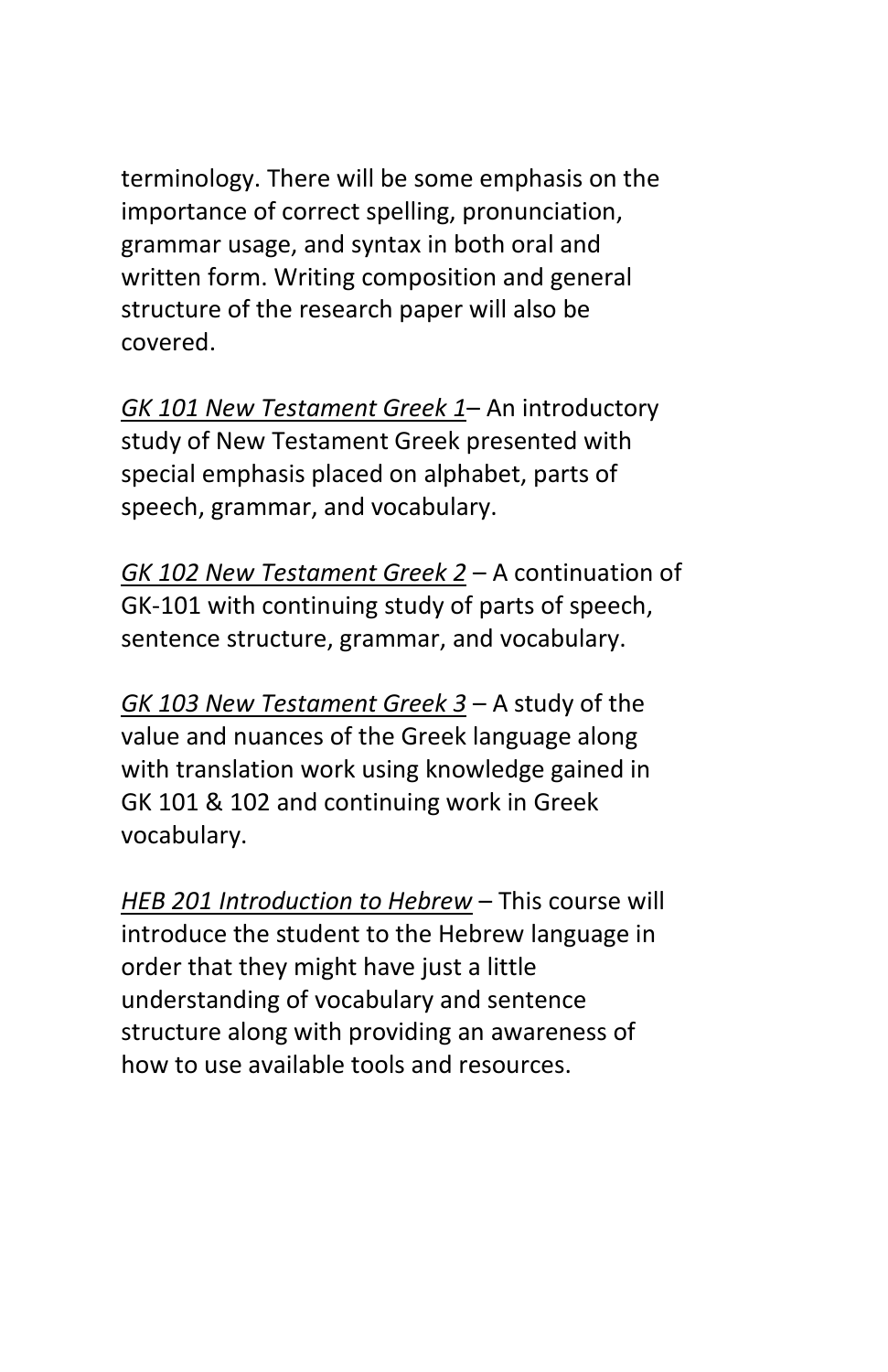#### **THE PREACHER'S WORK**

*Hom 101 Homiletics 1* – The student will be instructed in the techniques of sermon design. preparation and delivery of topical, textual and expository sermons. Sermon sourcing and record keeping will be introduced.

*Hom 102 Homiletics 2* – This is a continuation of Hom-101. Students will learn to preach with and without projection equipment. An introduction will also be given concerning how technology can enhance ones work in this area. We may provide some experience in streaming, video and audio preaching.

*Hom 103 Homiletics 3* – The students will spend this quarter preparing and preaching sermons. The class will present topical, textual, and expository sermons. They will learn how to plan/prepare sermons in advance and how to plan a balanced year of sermons.

*PW 101 Steward and Christian* – Time management, money management, attitude management, and godly conduct in the home and the community are essential components to faithful Christianity, successful preaching and leadership skills. These matters will be studied from scripture with realistic application for the student's personal and professional life.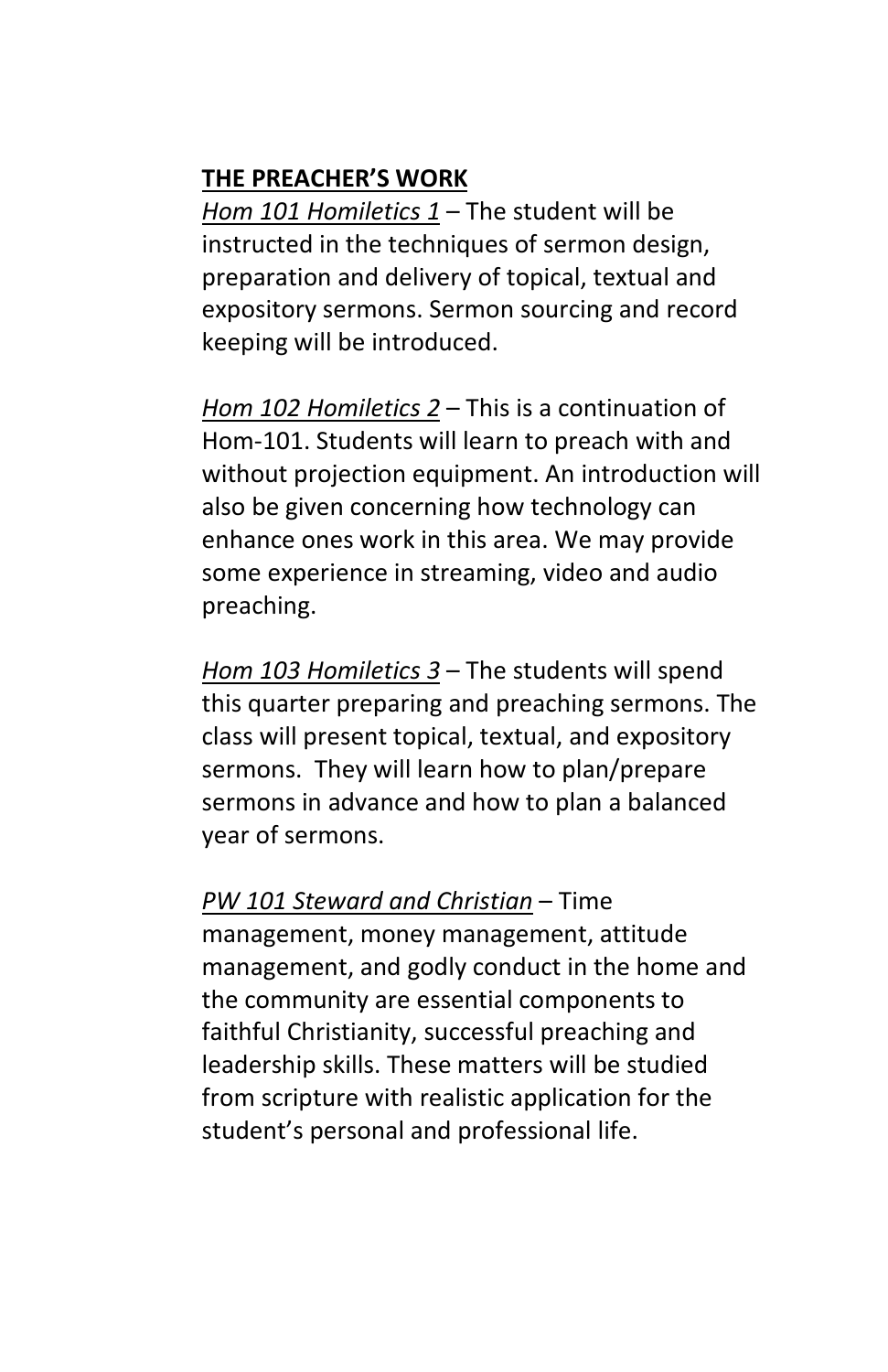*PW 102 Evangelism* – Jesus came to seek and save the lost. The class will focus on Bible teaching about evangelism and study tools that facilitate teaching the lost. They will also be involved in teaching with these tools.

*PW 103 Servant Leadership* – Preachers are both leaders and followers. As a leader they are the congregation's primary catalyst, encourager and premier example of Christ-like conduct and attitudes. As servants, they work under the elders and on behalf of the members. This class will focus on the Biblical principles of humble leadership and cooperation.

*PW 204 Teaching Methodology* – This class will be an exploration of many different teaching tools and methods with hands on class sessions taught by students. The class will spend time learning to use much of the technology available today.

*PW 205 Lives of The Prophets* – The theme of this class will be "It is not about me." This study will focus on what can be gleaned from scripture concerning the character traits of both the writing and non-writing prophets as well as N.T. preachers. Emphasis will be on their attitudes, and the difficulties of their labors and how they dealt with adversity. The purpose is to encourage the preacher student concerning his own future adversities and give examples of character traits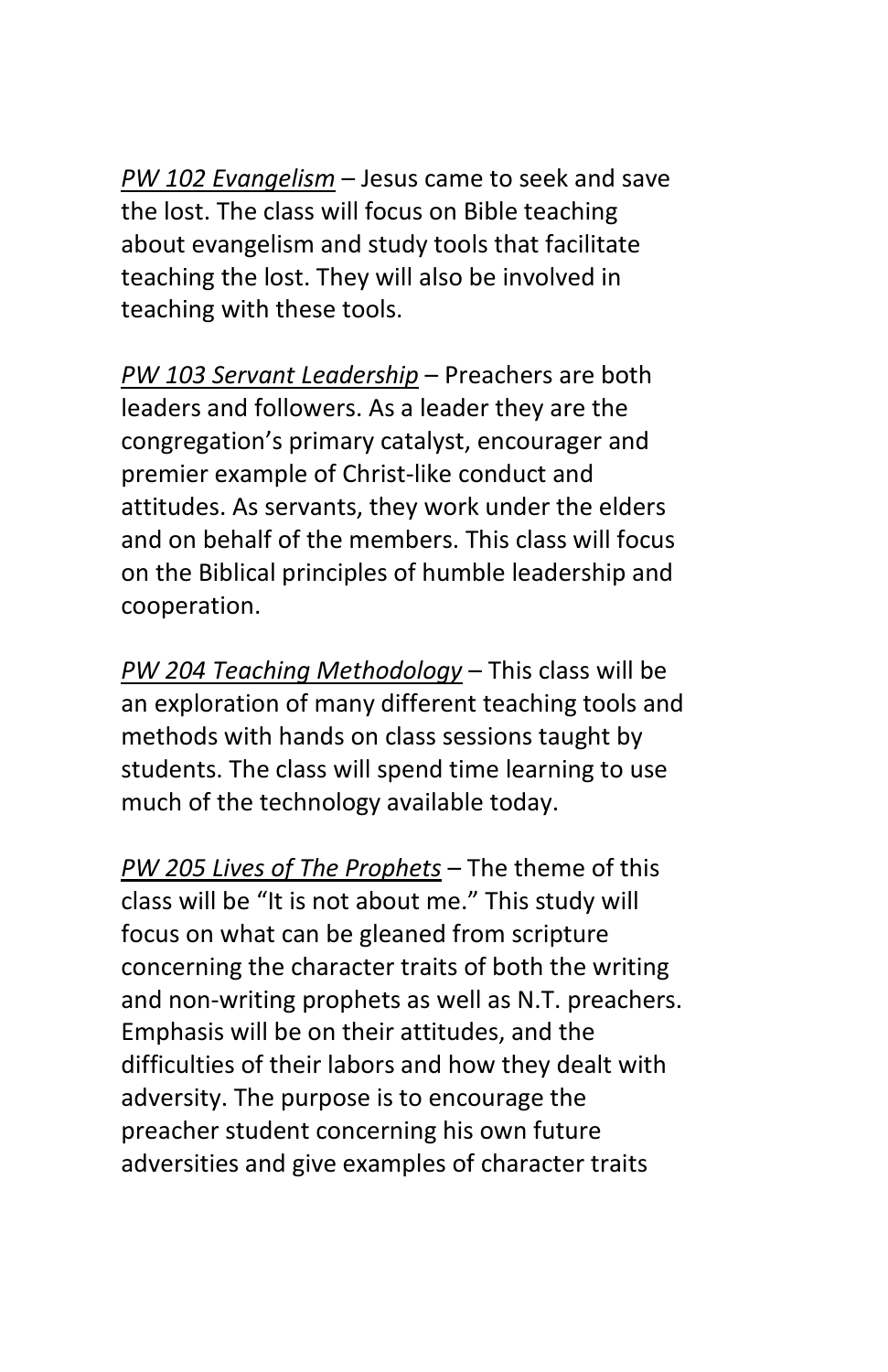and attitudes that should be part of his own character and that will keep him preaching the gospel in the midst of difficulties, deprivation or persecution.

*PW 206 Influence and Relationships* – The preacher is a leader without local authority. How can he get things done? How can he help the elders and the membership grow? Some leaderships do not include the preacher in discussions about the work of the church. Some leave everything to the preacher. This class will educate the student about leadership principles from scripture that will broaden his ability as an unappointed leader.

*PW 207 Going Forward* – Entry into the real world of preaching. From the first day on the job, what should you do? How should you spend time? When should you be in the office? What visits should you make? This study and discussion class will guide you in your first work. There will be a discussion of the interview process. The class will discuss how to have longevity at the congregation and yet to keep your work fresh. There will be discussions about what makes a great church. Students will study how to build relationships/friendships with elders and others in the congregation. You will learn how to handle the elders' restrictions upon you and the work. Students will explore how to react beneficially to your enemies, enemies of the truth and enemies of the elders. Every preacher must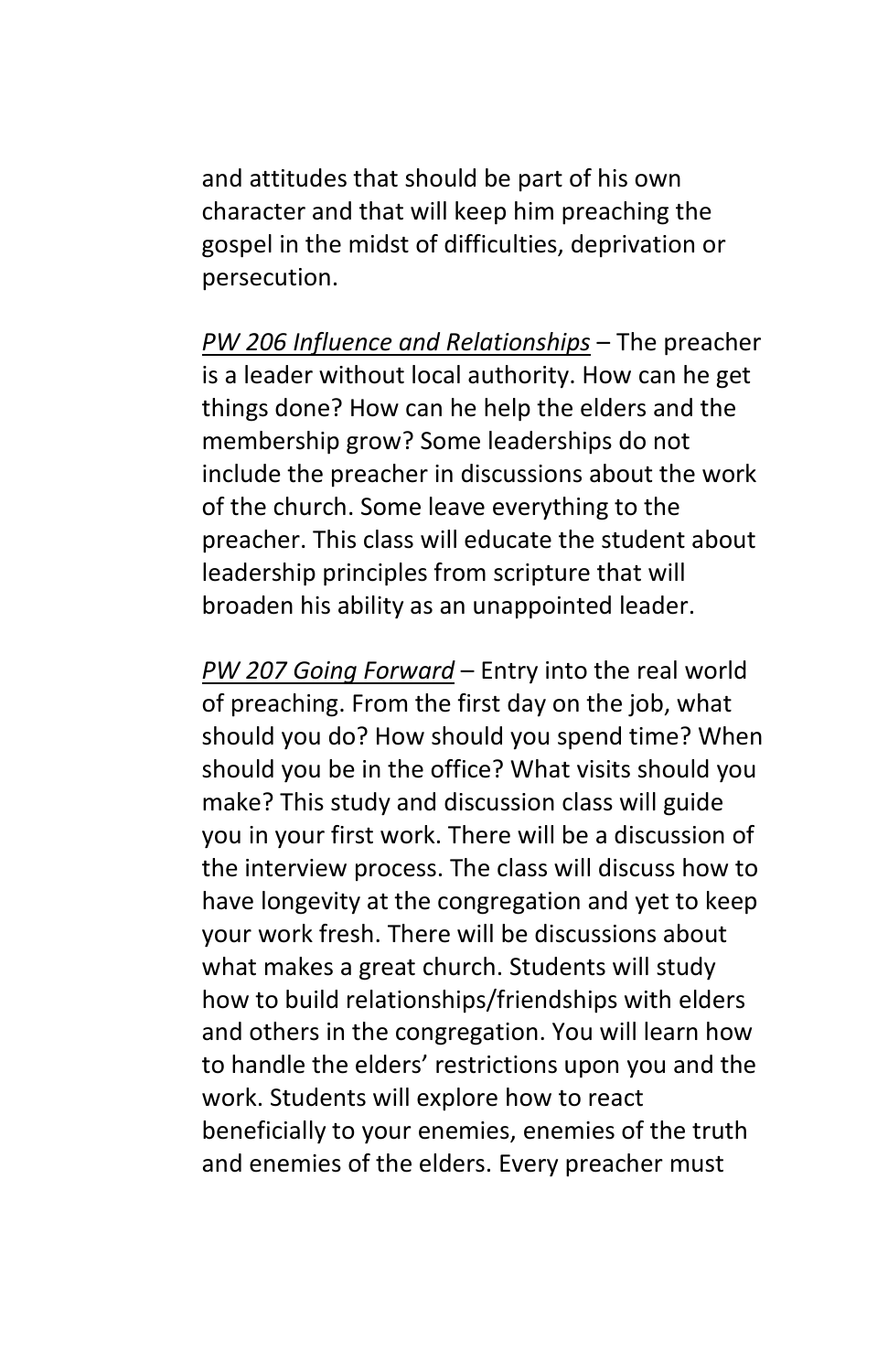deal with these problems. The class will also discuss how to leave a congregation, whether it is by choice or by coercion.

#### **RELATED STUDIES**

*RS 101 Principles of Interpretation and Exegesis* – A study of Hermeneutics is the science of interpreting Scripture based on rules of interpretation and proper exegesis. Biblical hermeneutics also requires understanding the methods God uses to reveal His truth, i.e., explication, implication and exemplification. This class will teach and harmonize the principles of hermeneutics and exegesis as they should be applied to scripture.

*RS 102 Special Studies Bible Topics* – This course will offer intense studies in Bible topics such as the attributes of God, qualifications of elders, church discipline and others.

*RS 103 Church History and Restoration* – This class will survey church history from the beginning of the Lord's church through the apostasy that led to Catholicism, the Reformation and modern denominationalism.

*RS 204 Marriage and Home* – The course will explore the biblical doctrine of marriage, divorce and remarriage as well as have a focus on the